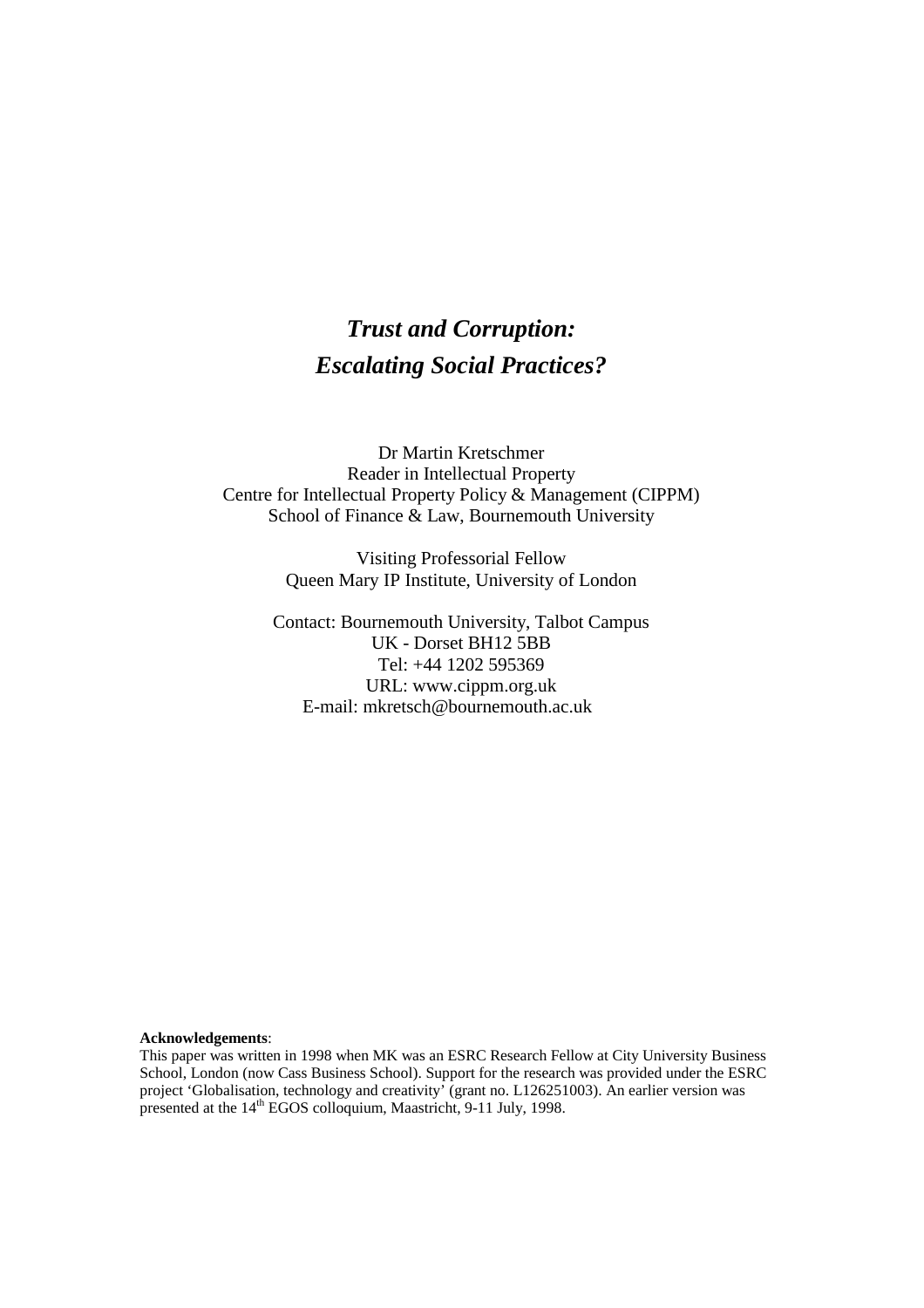# *Trust and Corruption: Escalating Social Practices?*

## **Abstract**

Escalating social practices spread dynamically, as they take hold. They are selffulfilling and contagious. This article examines two central social practices, trust and corruption, which may be characterized as alternative economic lubricants. Corruption can be a considerable instrument of flexibility while trust may be an alternative to vigilance (or a collective regime of sanctions). Rational equilibrium explanations and psychological accounts of trust and corruption are rejected in favour of a model open to multiple feed-backs. Although there can be too much trust and too little corruption, and (unsurprisingly) too little trust and too much corruption, a state is unattainable in which these forces are in balance. Practices of trust alone can form stable equilibria, but it is claimed that such states are undesirable for economic and moral reasons. By contrast, practices of corruption are inherently unstable. Implications for strategies of control in organizational relations are drawn.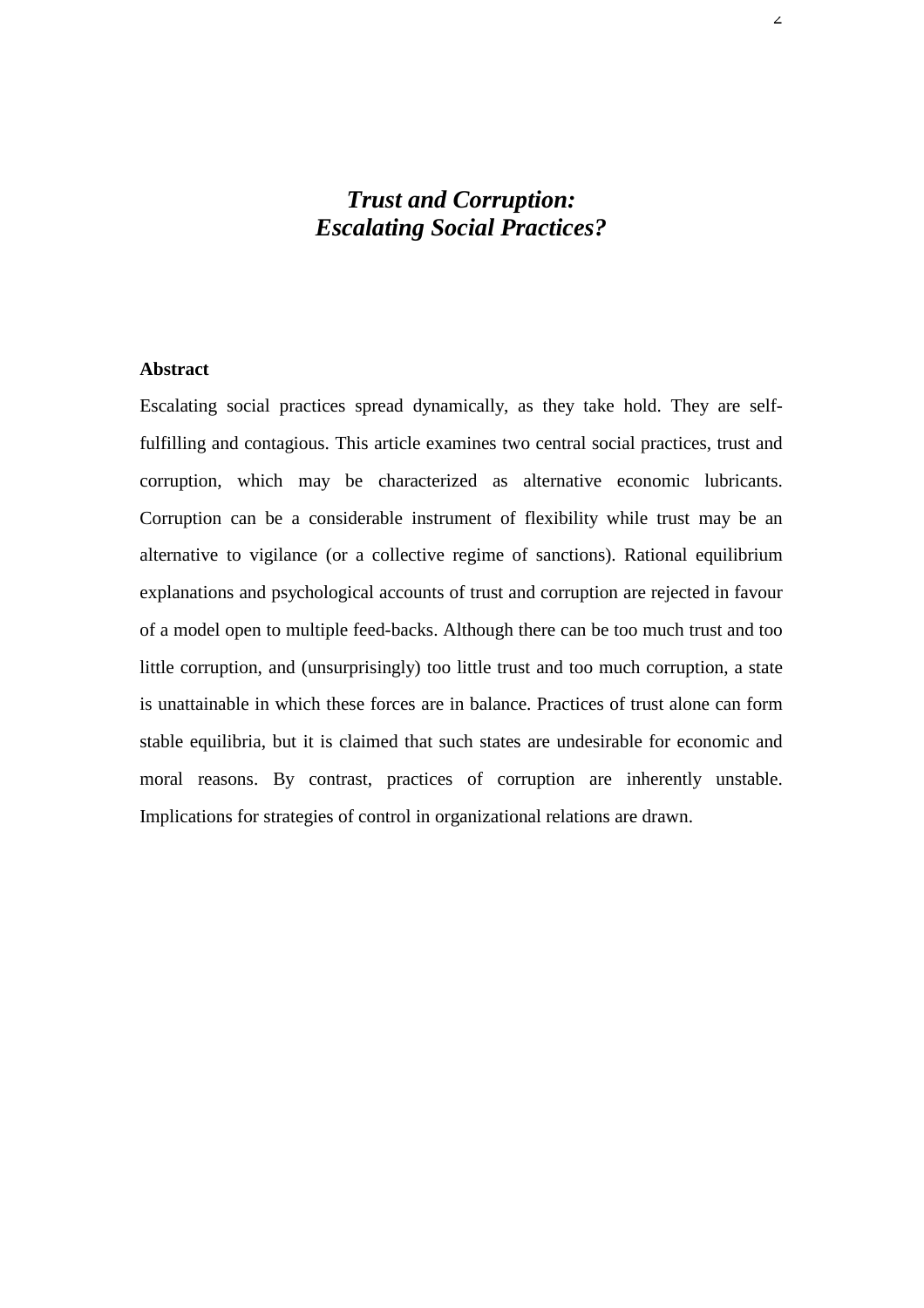#### **Introduction**

Trust and corruption appear to be opposite social forces. A trusted agent is held to the performance of a given (or implicit) undertaking while a corrupt attitude remains permanently open to changing incentives. Not only is '[E]very deal you cut ... a fresh deal', as Jon Elster puts it (1989: 272, n.107), quoting a novel on Chicago's machine politics. In an environment of corruption, every deal you cut may be renegaded on.

Corruption can be a considerable instrument of flexibility. It may keep channels open under circumstances associated with personalist styles of decision-making, or changes in governments, boards or policies (Leff 1964: 396). Corruption therefore can be a socio-economic lubricant. Transactions may be carried out which, in its absence, would have folded. Trust, too, has been praised for its lubricating effects (Arrow 1974: 23). As an alternative to vigilance (or a collective regime of sanctions) it may significantly reduce the costs of social and economic cooperation.

So are trust and corruption alternative lubricants? Do we have to choose one over the other to govern exchange relations? This paper argues that trust and corruption both are dynamic social practices which respond in complex ways to feed-backs. Although there can be too much trust and too little corruption, and (unsurprisingly) too little trust and too much corruption, a state is unattainable in which these forces are in balance. Practices of trust alone can form stable equilibria, but it is claimed that such states are undesirable for economic and moral reasons. By contrast, practices of corruption are inherently unstable.

This analysis is anchored in politico-philosophical arguments, leading to a critique of static accounts of the psychological condition of affective trust. The idea of trust inventories conducted by traditional empirical instruments is fundamentally flawed (e.g. Cummings and Bromiley 1996). Similarly, it is shown to be misleading to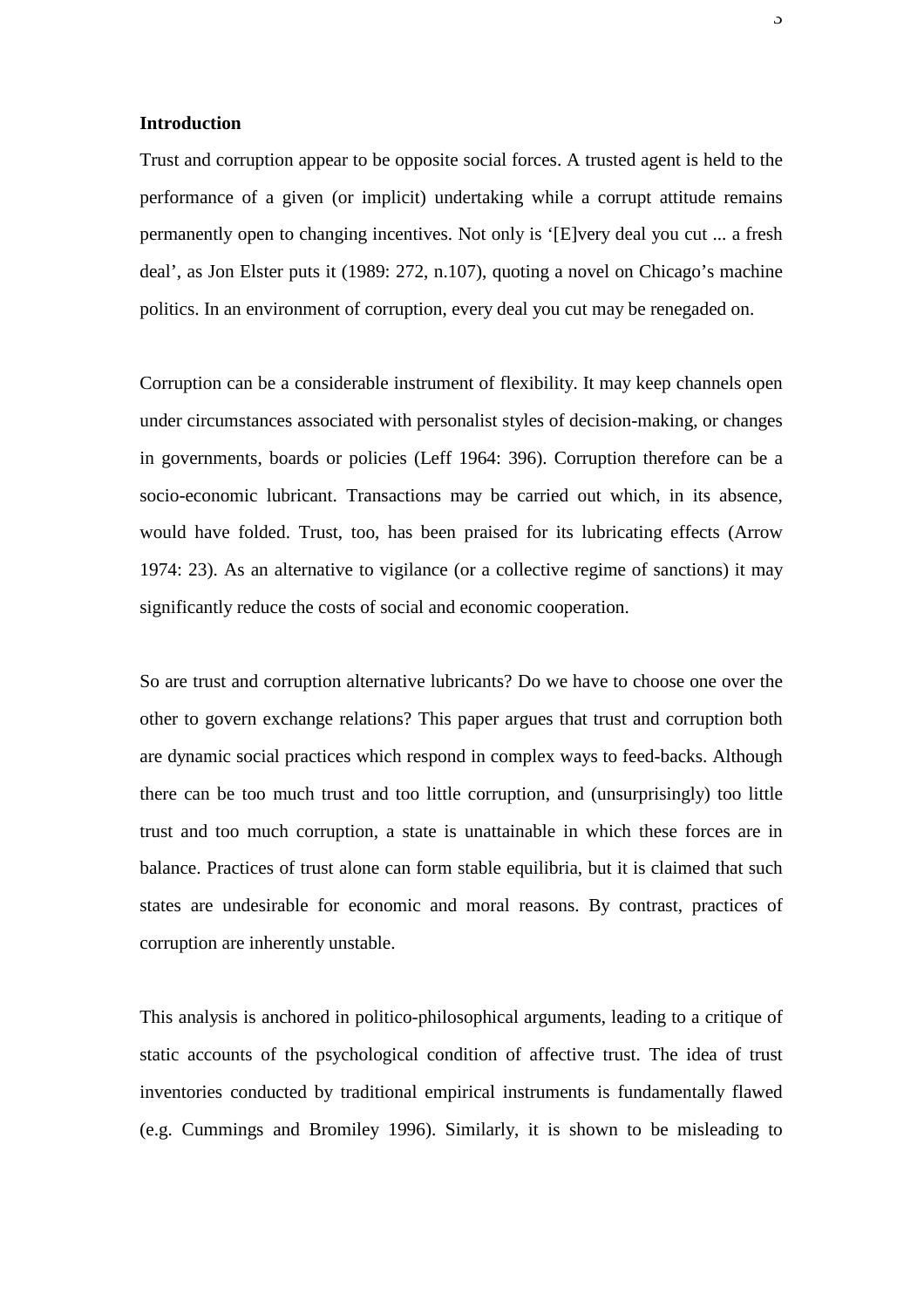approach dynamic practices from a narrowly business ethical angle, as it is commonly done for corruption (e.g. Mahoney 1995).

The paper is structured in the following way. The first section contemplates the nature of socio-economic lubricants. Then rational equilibrium models are assessed and a dynamic model of escalating social practices is sketched, following philosophical models of 'convention'. Thirdly, static, non -systemic accounts of trust and corruption are criticized. Finally, implications for strategies of control in organizational relations are drawn.

#### **The Nature of Socio-Economic Lubricants**

Most social interaction and economic exchange depends on a leap beyond the available evidence. In a post-barter society, goods, services, information typically are not transacted simultaneously. One agent must put itself into the other's hand, at least for a limited period. An efficient socio-economic lubricant facilitates this move.

For trust, Karen Jones (1996: 22) identifies two kinds of leaps: 'when trust is governed by forward-looking or instrumental considerations, and when trust is governed by backward-looking considerations of evidence but our responses seem to outstrip the evidence'. (Lewis and Weigert 1985 introduced the idea of cognitive leaps into the trust literature; this terminology is also adopted by Bradach and Eccles 1989). Corrupt practices leap via changes in the incentive structure of a transaction partner, by offering bribes or enticements of power. Corruption, in this light, has no past. It is a forward-looking leap, relying on ambiguous instrumental considerations. By resorting to corrupt methods, an agent may succeed in reducing the immediate uncertainty associated with emerging business systems. But equally, engaging in corrupt practices may lead to procrastination and delay for the purpose of increasing size and number of bribes, involving spiraling costs for competing agents.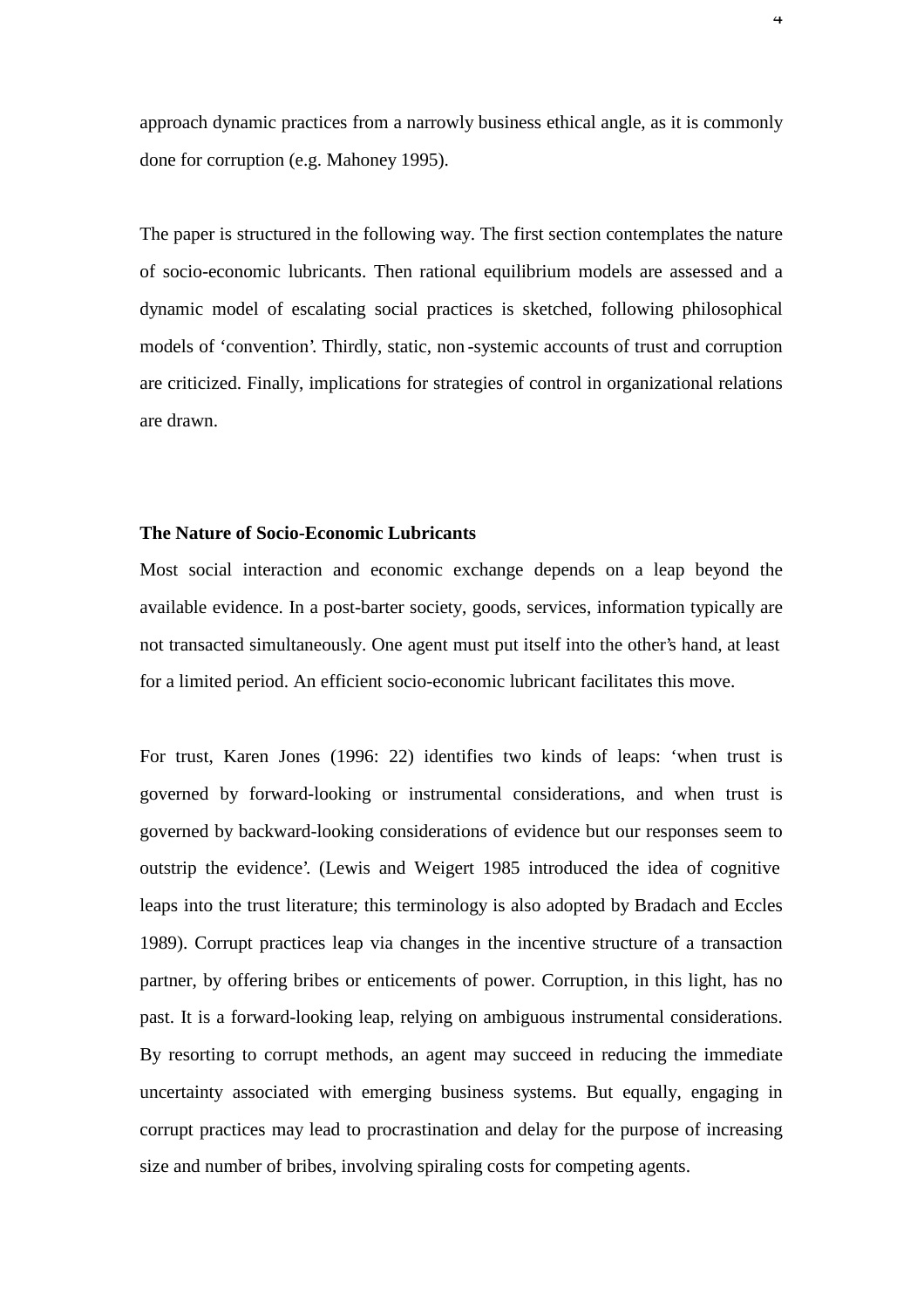Socio-economic lubricants are related to John Dunn's notion of 'modality of action', understood as 'a more or less consciously chosen policy for handling the freedom of other human agents or agencies' (Dunn 1988: 73). In adopting trusting or corrupt social practices, agents attempt to overcome failures of control.

Socio-economic lubricants can be institutionalized as 'social capital' (Coleman 1988) serving all members of a network of transactors (Dei Ottati 1994), or all members of a society (Fukuyama 1995). This is most plausible for trust which may be backed up by mechanisms of reputation formation or a collective regime of sanctions. By contrast, the lubricating benefits of corruption appear to wane if it develops into a 'system of well-defined, transferable rights. Once that happens, the economy gets stuck there' (Cheung 1996: 1).

In the next section, a more precise conception of the lubricating leap is developed. Is it a rational or non-rational process? How do individual leaps spread into fields of institutional practices?

#### **Models of 'leaping' Socio-Economic Practices**

Social scientists operating within the rational choice paradigm have concentrated on forward-looking leaps. They present situations of trust as 'a subclass of those involving risk' (Coleman, 1990: 91). The most concise definition of trust in this vain comes from Deutsch (1962). According to Deutsch, trust is behaviour that

- (a) increases one's vulnerability,
- (b) to another whose behavior is not under one's control,
- (c) in a situation in which the penalty suffered from abuses of that vulnerability is greater than the gains from compliance.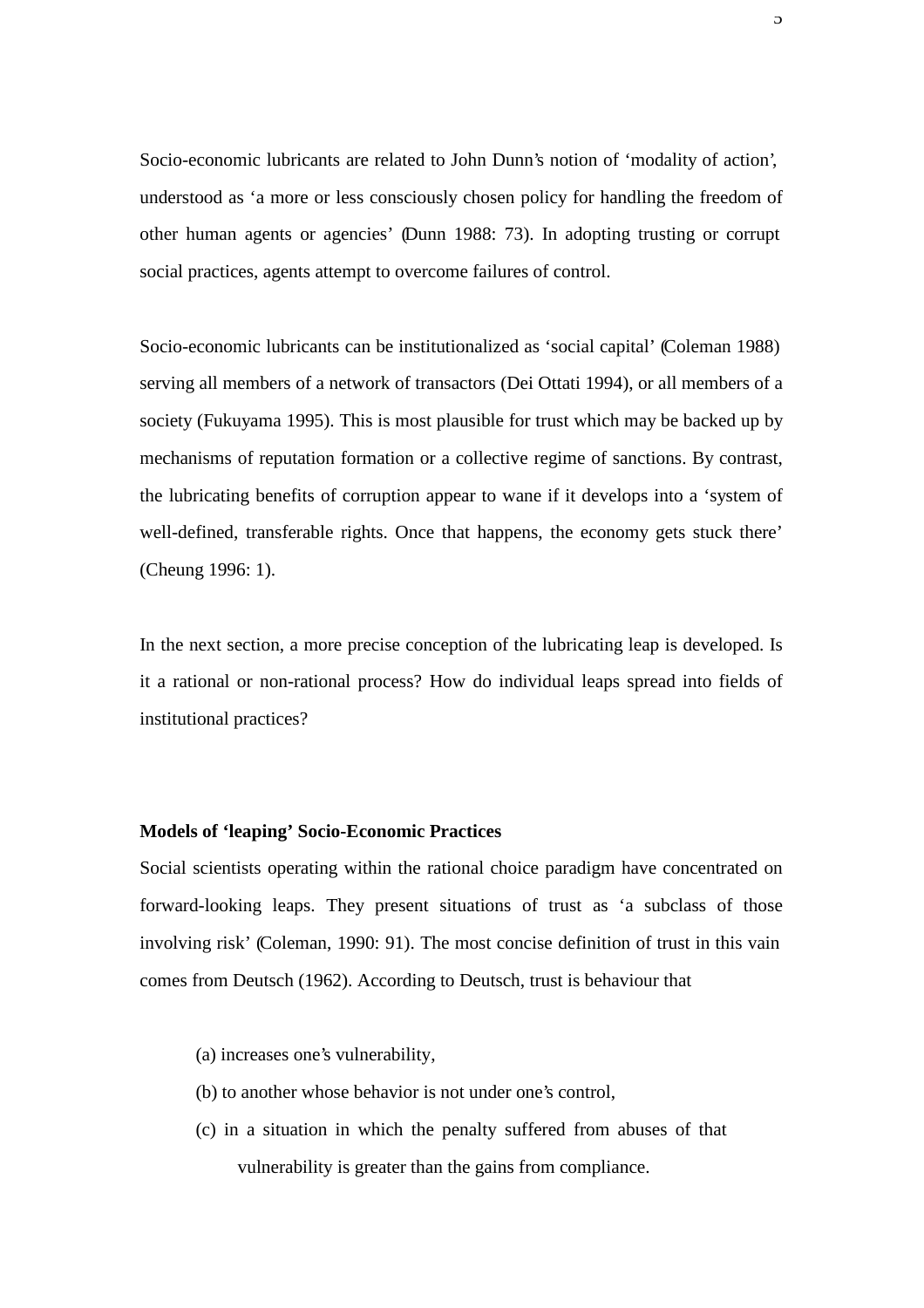In this definition, we recognise the Prisoner's Dilemma, a game theoretical model developed during the 1950s with which Morton Deutsch (a psychologist!) became deeply impressed. Within the Prisoner's Dilemma game, trusting behaviour by a player has come to mean choosing the cooperative option (Luce and Raiffa 1985 [1957]). Deutsch's question was (which has lost nothing of its topicality), whether there was a psychological solution available where, rationally, there appeared to be none (Deutsch 1958). I shall return to his concerns later.

In choosing the cooperative 'trusting' option in a Prisoner's Dilemma type situation, a person puts herself at hazard – she undertakes a risk. The standard conception of risk is in terms of subjective probabilities (Bernstein 1996). Trust, under this conception, rests on an implicit assessment that the probability of another person not exploiting someone's vulnerability is high enough for that person to engage in coope rative action. Gambetta (1988: 217) claims that 'there is a degree of convergence' towards this definition of trust, at least amongst contributors to his seminal collection *Trust: Making and Breaking Cooperative Relations*.

The interchangeable use of the terms trust and risk supports a very narrow forwardlooking conception of the leap. The leap may be *rationally* required. Thus gametheorists and transaction cost economists have focused on solving the paradoxical nature of the rationality in question: If in prototypal social interaction under partial conflict, we are rationally compelled to reject a mutually beneficial outcome (as most game theorists think the Prisoners must under the Dominance Principle), the prospects for social theory based on the maximizing behaviour of rational individuals are rather bleak. (According to the Dominance Principle, 'it is rational to perform an action  $\alpha$  if it satisfies the following two conditions: (a) Whatever else may happen, doing α will result in your being no worse off than doing any of the other things open to you; (b) There is at least one possible outcome in which your having done  $\alpha$  makes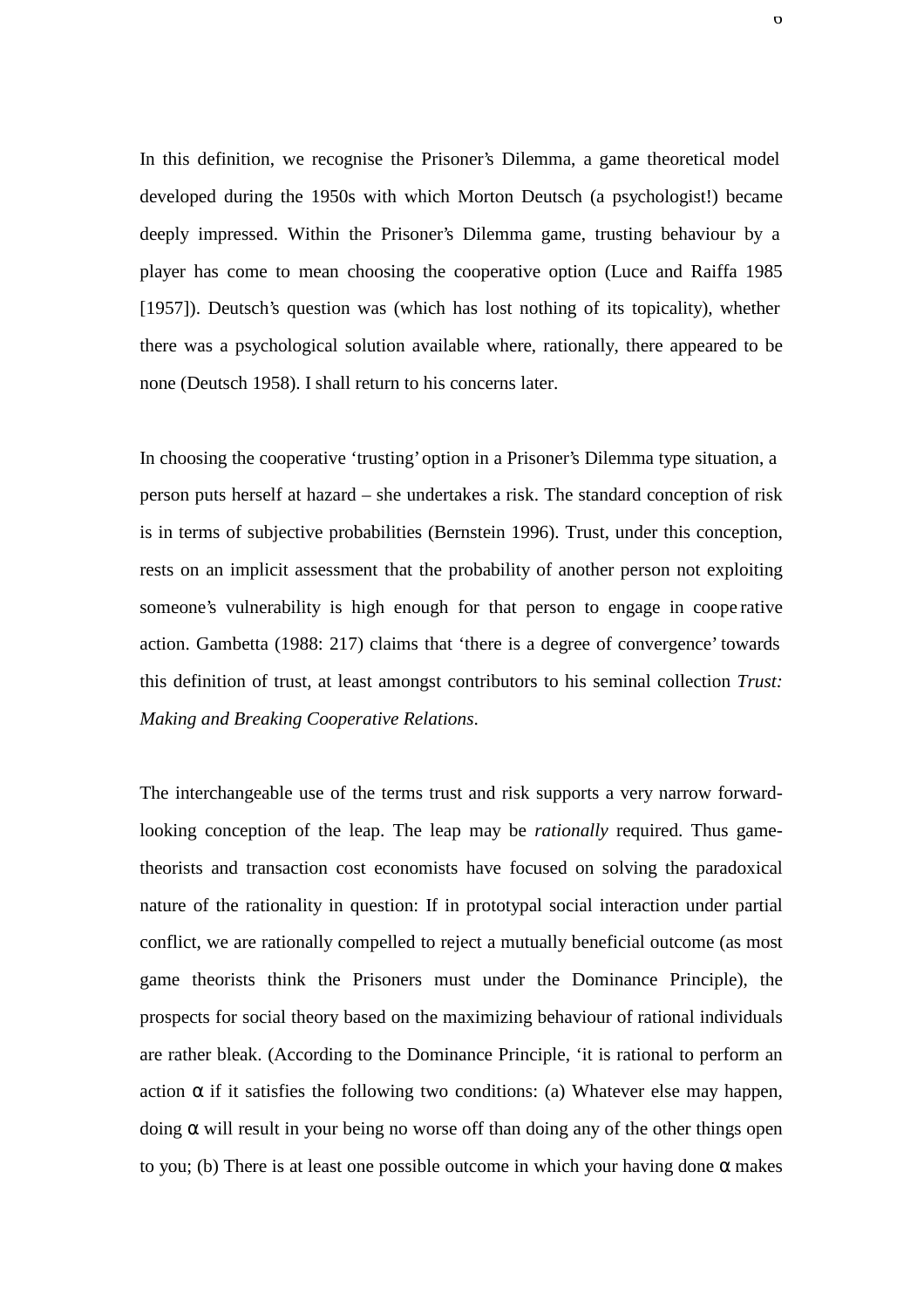you better off than you would have been had you done any of the other things open to you'; Sainsbury 1988: 56).

 $\overline{1}$ 

Game theoretical analysis of sequential games (Kreps and Wilson 1982) and tit-for-tat solutions to repeated Prisoner's Dilemmas (Axelrod 1984) have sought to show that it can be calculatively rational to become trusting and trustworthy. Similarly, according to Williamson's revisionist account (1993), practices of trust as risk should really be explained by calculative reasoning within the axioms of transaction cost economics. Knowledge about other commitments of a transaction partner, the prospects of repeat business, reputation effects within networks of commercial actors all contribute to the subjective probabilities assigned to the outcome of risk-taking behaviour. Trust then merely reduces the costs of using the market. Trust in this sense is an alternative form of contracting. It is 'commercial exchange for which cost-effective safeguards have been devised in support of more efficient exchange' (Williamson 1993: 463).

If the cooperative leap is rationally required, 'trust' as a psychological term does not need to be used – that at least is the claim. There are at least three problems with this narrowly forward-looking conception of socio-economic lubrication. One weakness is that affective trust (as vulnerability beyond rational risk assessment) simply becomes inexplicable within the calculative economic framework. Williamson relegates affective trust to an obscure psychological condition reserved for 'personal relations in which it really matters' (483). In Williamson's socio -economic world, exchange institutions need only rely on a 'functional substitute for trust', as Granovetter (1985: 488) critically remarks.

A second, more pertinent weakness of calculative theories is their difficulty to explain how socio-economic leaps become possible in the first place. In conditions where there is no mutual trust (or its substitute), how could anyone rationally place themselves at hazard (Baier 1994: 176). Trust (or its substitute) is hardest to get when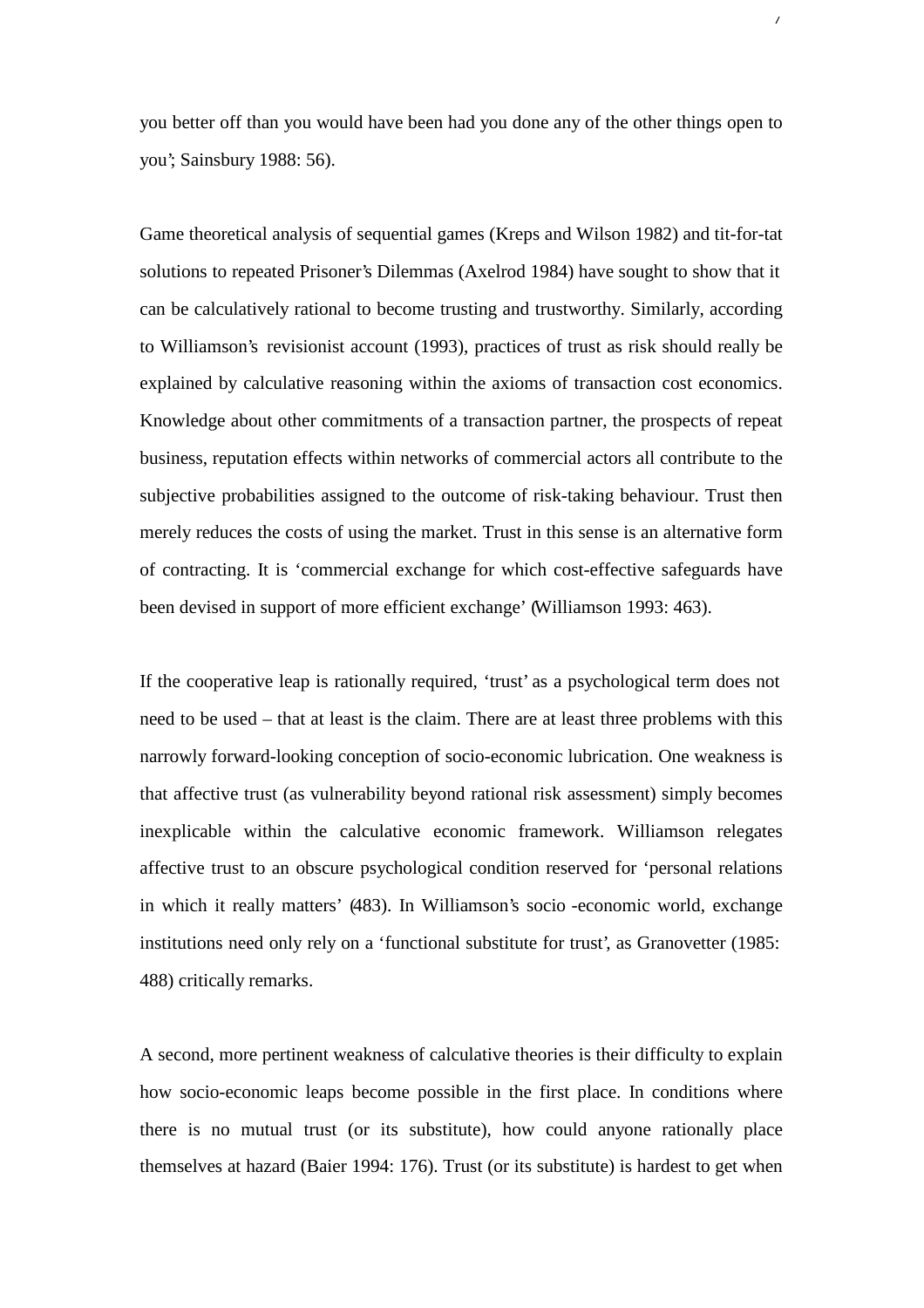it is most needed. (This paradox continues to haunt much of the consultancy literature on trust. Flexible organisations with flatter hierarchies require higher levels of organisational trust – which has just been sacrificed by redundancies, or the threat thereof; cf. Handy 1995).

A third weakness relates to a bizarre implication of calculative accounts: Trusting behaviour becomes most rational under institutional conditions of predictability. A slave should trust his master more than husband and wife should trust each other. This is inefficient as well as morally reprehensible. In one sense, calculative accounts deny the insightful conception of trust as a social lubricant.

For corrupt practices, too, rationalistic accounts have had their difficulties. The first problem is another version of the Prisoner's Dilemma. Competing agen ts would benefit to agree on the lowest efficient amount of bribery but do even better if all bar one (each individual agent) agreed. A defecting agent offering bribes more readily than its competitors reaps the benefits of a controlled environment without spiraling costs. Thus systems of corruption should be unstable.

A second problem is located between briber and bribed. I have argued above that corruption is best understood as a practice without history (i.e. changing incentive structures imply immediate behavioural responses). If the benefits of corrupt practices cannot outlast current incentive structures, corrupt practices only *appear* to render volatile environments more predictable. Bribes can act as a lubricant. But their very lubricating effect undermines the predictability of socio-economic exchange.

These arguments suggest that the rationalist explication of socio-economic leaps is insufficient. Defenders of the role of corruption in correcting market distortion and improving allocative efficiency (e.g. Lui 1996) may point out that it is wrong to define corruption as a practice without history. I submit that under this interpretation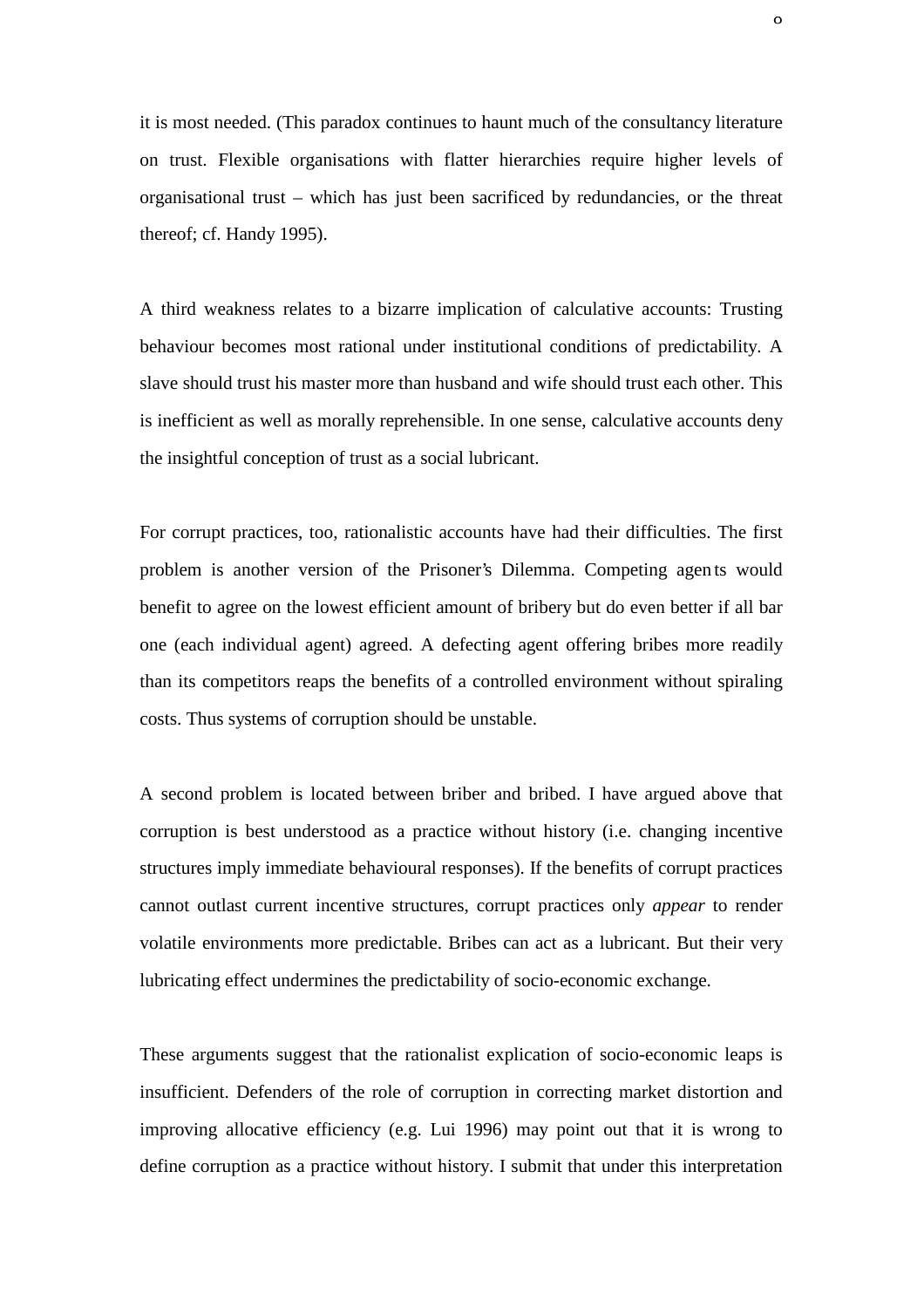corruption would loose its distinctiveness. Either it turns into a case of standardised access payments (which is reasonably well defined and may even be expected to supplement low public salaries) or will be submerged under the wider problem of trust (regarding repeat performances or transferable rights).

An alternative starting point to modelling 'leaping' socio -economic practices may be inspired by Albert Hirschman memorable aphorism:

[Trust (with love and civic spirit) is among those resources] 'whose supply may well increase rather than decrease through use ...; like the ability to speak a foreign language or to play the piano, these moral resources are likely to become depleted and to atrophy if *not* used' (Hirschman 1984: 93).

This rings true. Practices of trust appear to increase and spread with use, so does corruption. The expectations implicit in these social practices may be self-fulfilling. If trust and corruption are endemic, a dynamic model of socio-economic lubricants may be more promising than rational equilibrium approaches.

Thomas Schelling's theory of focal points is the *locus classicus* of iterative process of social interaction. In a coordinated action, agents try to pick out what they perceive as salient features of a situation – salient not to each agent but to what each agent expects the interacting agent to expect. Schelling (1960) asked a sample of test subjects to name a place in New York City where they would go in the hope of finding a partner with whom they are unable to communicate. More than 50 percent chose the same place: Grand Central Station. This was in the late 1950s. Today the outcome might be different, reminding us that expectations under the notion of prominence depend on 'imaginative leaps and associations of ideas' (Sugden, 1986: 121) which change with given historical situations.

The leap required to meet at Grand Central Station is not a rational one. Iterative processes look back- and forward. They may be set off by imaginative associations,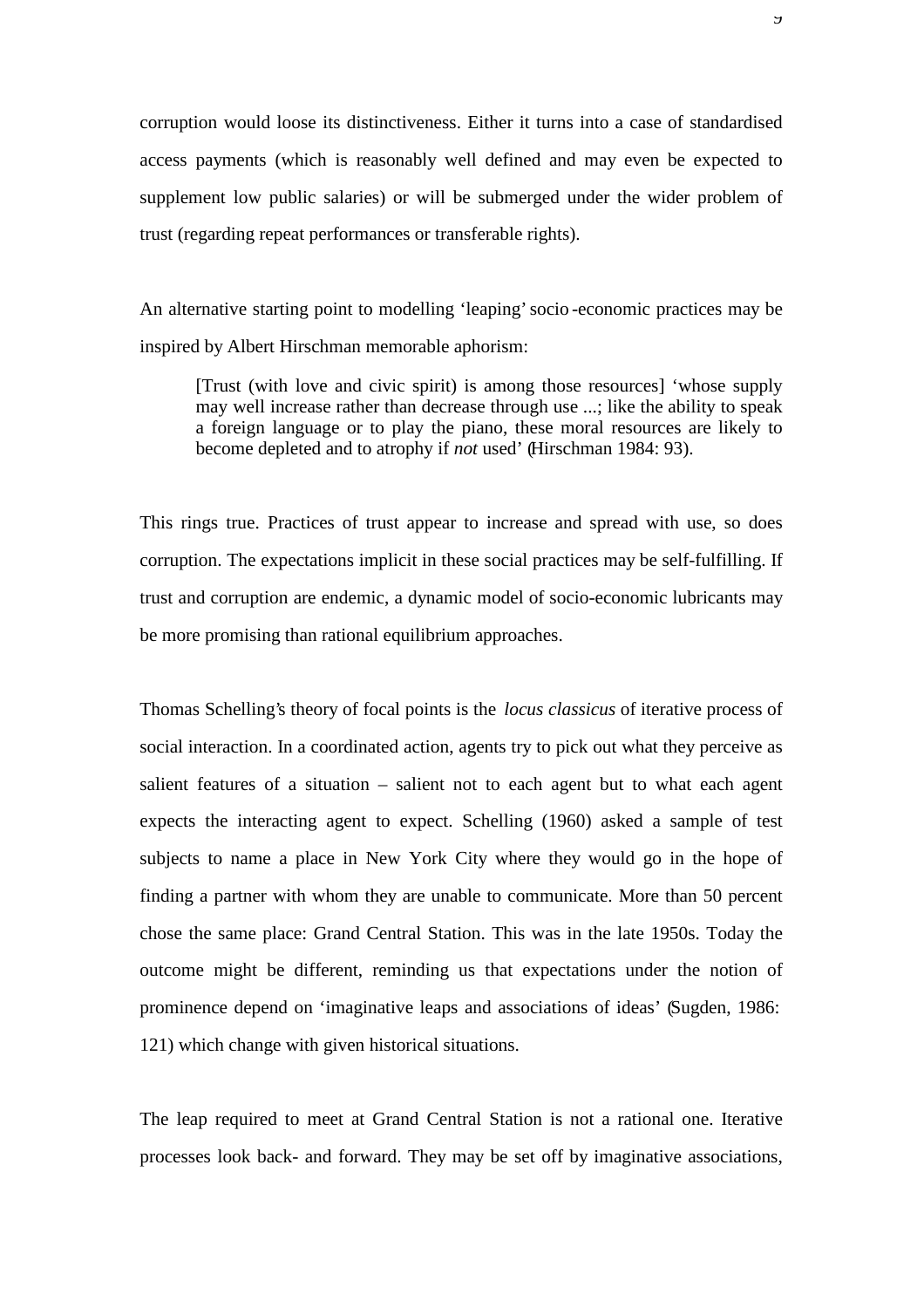affective dispositions or chance events. However, they unfold in predictable ways once they have developed a critical dynamic. Coordination, then, turns into convention. Following philosopher David Lewis (1969), a behavioural regularity R is maintained as a convention if

- (a) everyone conforms to R
- (b) everyone expects everyone else to conform to R
- (c) everyone *prefers* to conform to R since R is a *solution to a coordination problem*.

In the environment of economic exchange, condition (c) should be given a wide interpretation, since economic agents have other preferences than those they can only satisfy together (game theory calls that a 'cooperative game'). Still, in dynamic economic situations of partial conflict (which game theorists term 'non-cooperative games') agents may end up in different equilibria (Elster 1989: 39; Peyton Young 1996).

Lewis reports from 1950s America that in some areas (including Oberlin, Ohio) all local phone calls were cut off without warning after three minutes. Soon after the practice had began, a convention grew up that when a call was cut off the original caller would call back while the called party waited.

The introduction of obligatory cut-offs constitutes an institutional crisis. Agents find it problematic to handle the freedom of other agents. In a second phase, caller and called party try to match their expectations. Once they encountered success (which may take many attempts), the convention will spread rapidly. In a third phase, patience after being called will become a way of life in Oberlin, Ohio. People moving into the area will be initiated, and the conventions of calling may appear so stable as to belie their precarious origins.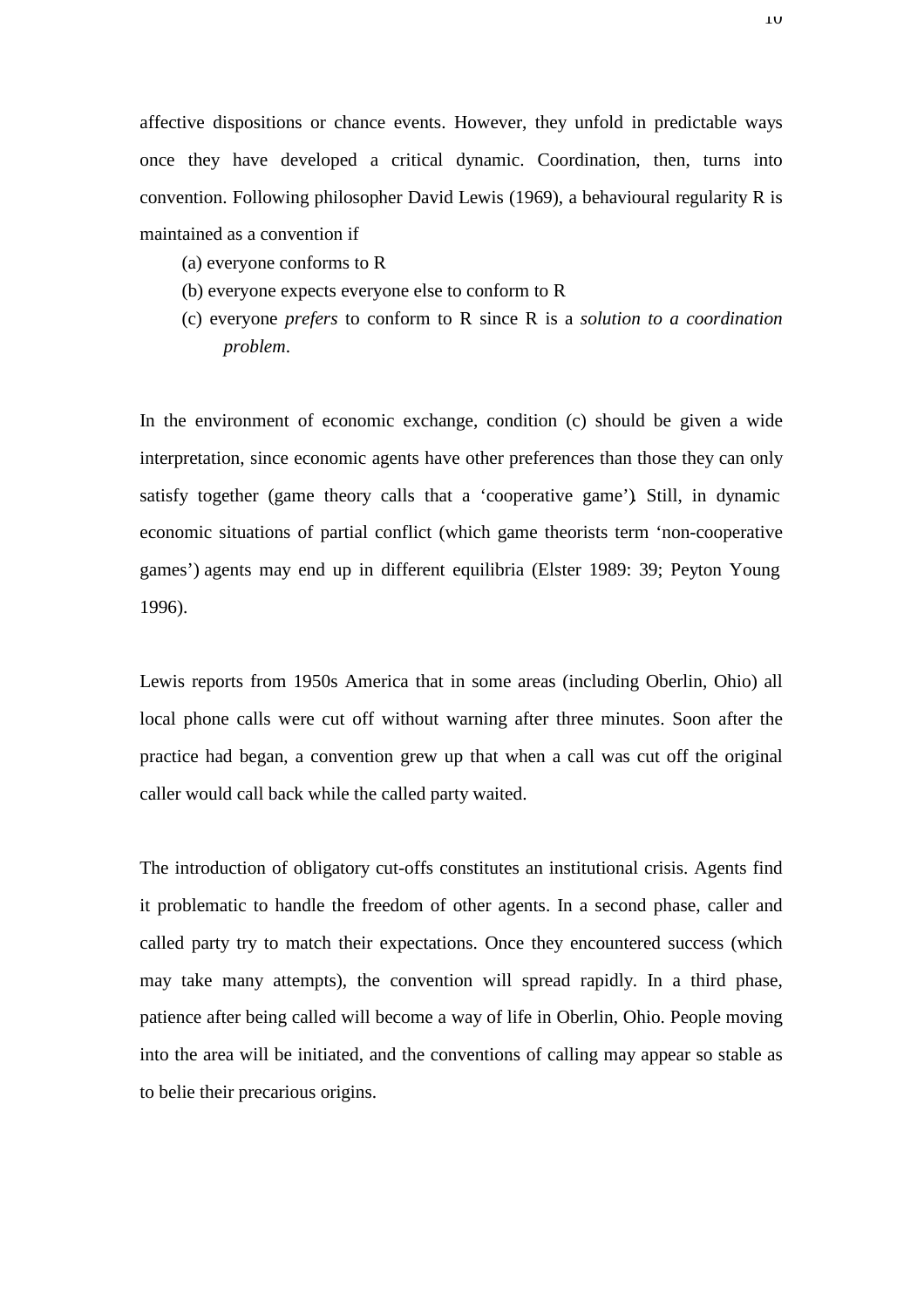Note that this whole process, after the initial shock of cut-offs, is driven by nothing but expectations feeding back on themselves: I do what I expect you to expect me to do, and so on – in 'infinitely reflexive mutual expectations' (Schelling 1960: 70). Which reasons (as affective dispositions, path-dependent leaps, accidents) could start off practices of trust and corruption? Deutsch argues from an empirical study of Prisoner's Dilemma type situations, that we are subject to psychological constraints, linking either *trusting and trustworthy* or *suspicious and untrustworthy* attitudes. Only very few of us are able to be suspicious while being trustworthy or behave trustingly while being untrustworthy. Deutsch calls this a constraint of *cognitive consistency*: 'do unto others as you expect others to do unto you and expect others to do unto you as you do unto them' (Deutsch 1973: 206 note).' (This constraint is *not* the Golden Rule of ethics: 'do unto others as you would have others do unto you').

It is tempting to view *corrupt* attitudes as violating Deutsch's constraints of consistency. This might account for the fact that corruption does not easily form stable practices. In offering a bribe, an agent must be trusting yet prepared to be untrustworthy. However, if am agent is consistent in Deutsch's sense, the dynamics of social interaction become more predictable. If two (slightly) trusting and trustworthy individuals are paired by chance, mutual expectations *will* escalate. Other empirical tests have indicated that reciprocity may indeed be such a basic element of human behaviour (Berg et al. 1995).

The explanation of simple social practices from 1950s America (calling in Oberlin, Ohio; meeting at Grand Central Station) elegantly demonstrates the potential of dynamic theories, incorporating three distinct processes into one model: (1) institutional crisis, (2) dynamic spread from individual to institutional environments, (3) apparently stable conventions. Granovetter claims that 'social relations, rather than institutional arrangements or generalised morality, are mainly responsible for the production of trust in economic life' (1985: 491). Dynamic models are promising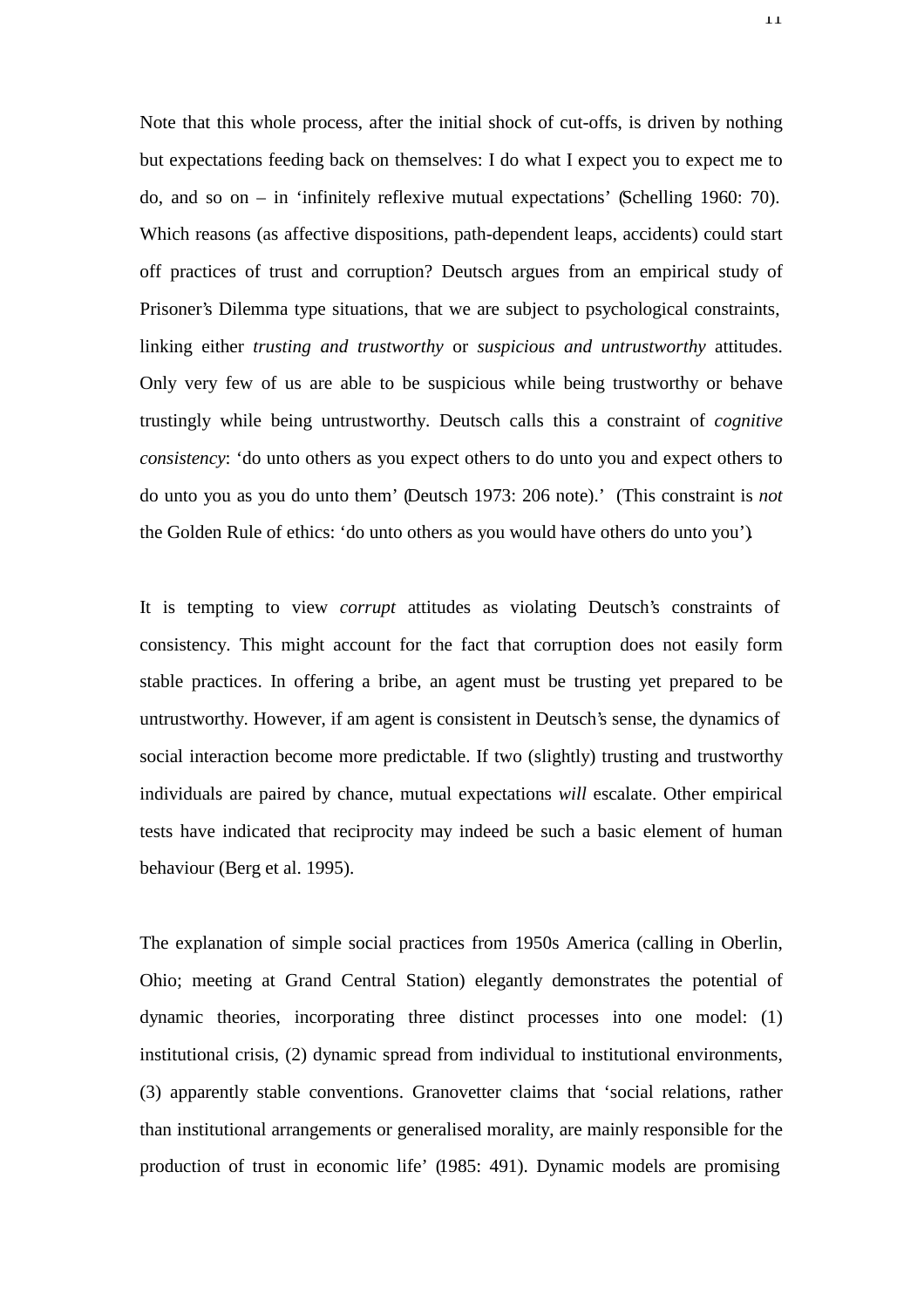candidates for such an explanation of socio-economic lubricants. However, they pose distinct methodological problems for concrete empirical circumstances because there is no clear line from assumptions about the past to present practices. As Elster says (1989: 39): 'people may have similar values, within and across societies, and similar institutional structures and yet, for accidental reasons, end up in different equilibria'. Related claims are promoted by currently fashionable theories of complexity (Kauffman 1993; Thiétart and Forgues 1995), increasing returns (Arthur 1994; 1996) and system cybernetics (Beer 1966; Oliver and Montgomery 1998). The following section investigates traditional, static psychological and business ethical approaches which try to locate recognisable empirical phenomena at a given point in time.

#### **Non-Systemic Accounts of Trust and Corruption**

Theories of trust may be grouped into those that treat trust as an *explanans* or *explanandum* (Craswell 1993). For trust as an *explanandum*, the reasoning typically takes a reconstructive form. Looking at puzzling social practices, such as relying on promises when there is a painless opportunity to defect, the theorist stipulates a mental attitude – 'trust' – which might account for this behaviour. This attitude, then, may be given various rationales: 'calculative' – a route favoured, for example, by transaction cost economists, or 'conventional' – supported by dynamic theories.

One might argue that in order to embark on a meaningful reconstructive account of trust, one needs a good prior conception of the psychological phenomenon called 'trust'. Any theory has to start somewhere. Thus psychologists have treated trust as an *explanans*, a complex syndrome in need of explication which may then play a part in various socio-economic theories.

How have psychologists approached the affective condition of trust? Cummings and Bromiley (1996: 303) define trust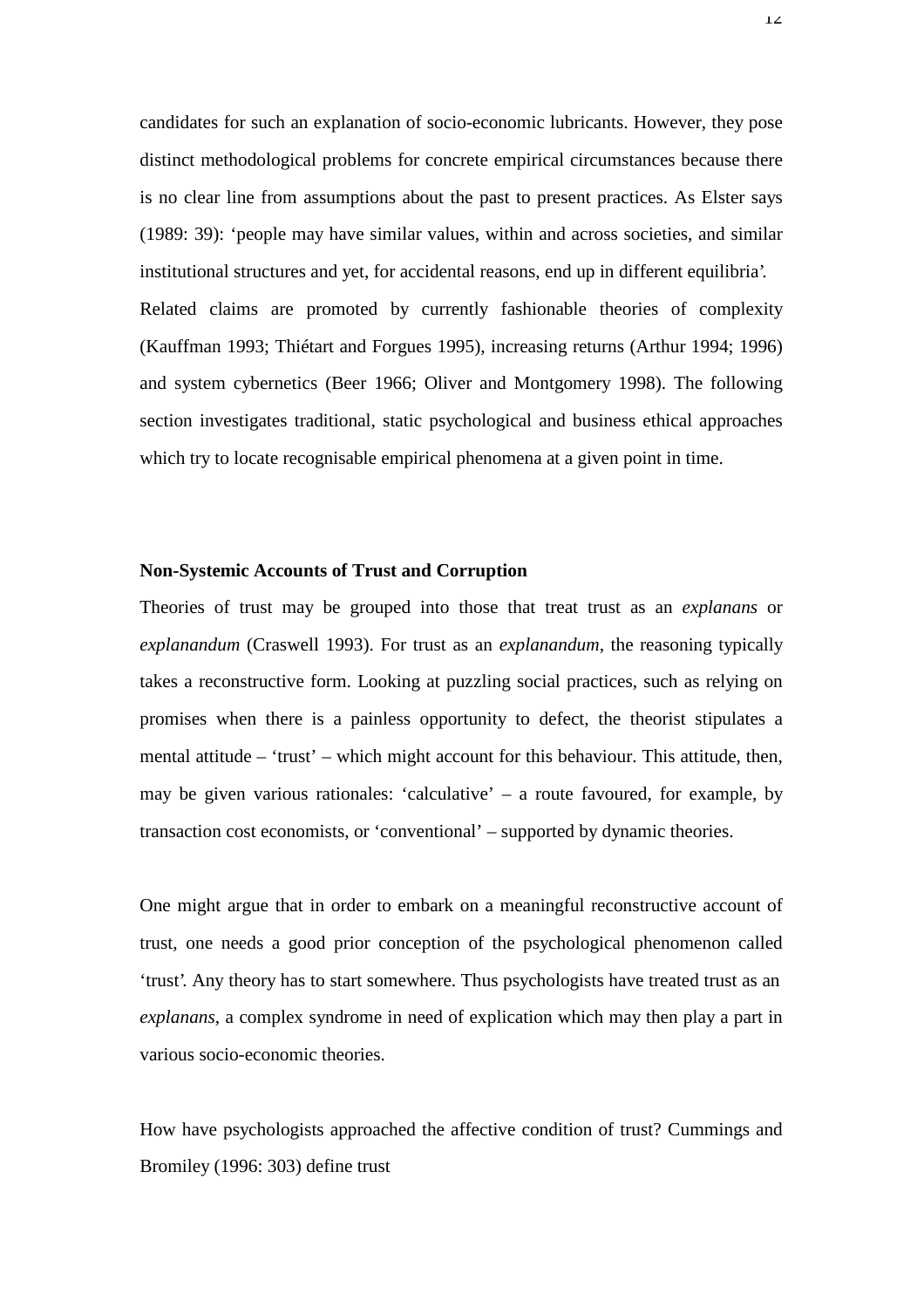'as an individual's belief or a common belief among a group of individuals that another individual or group (a) makes good-faith efforts to behave in accordance with any commitments both explicit or implicit, (b) is honest in whatever negotiations preceded such commitments, and (c) does not take excessive advantage of another even when the opportunity is available'.

Butler and Cantrell (1984), later adapted by Schindler and Thomas (1993), develop five dimensions of trust which partly overlap with Cummings and Bromiley's three fold account:

### An individual A's trust in individual B implies that B

- (i) is honest and truthful (condition of *Integrity*)
- (ii) has the technical and interpersonal knowledge and skills needed to perform (condition of *Competence*)
- (iii) is reliable and predictable (condition of *Consistency*)
- (iv) is willing to protect and save face (condition of *Loyalty*)
- (v) is willing to share ideas and information freely (condition of *Openness*).

These psychological dimensions are supposed to explicate what we expect in trusting a person. Both sets of conditions (which are the ones most widely used in empirical studies of organizations) suffer from problems of circularity and conceptual parsimony. I shall set out these problems, and then argue that they are indicative of a deeper fallacy of psychological accounts of trust.

Successful social interaction (be it coordinating, contractual or affective) incorporates two assumptions which continue into trust relationships:

- (1) the assumption of sincerity, i.e. that the interacting agent *means* to deliver what has been undertaken, and
- (2) the assumption of competence, i.e. that the interacting agent is *able* to deliver what has been undertaken.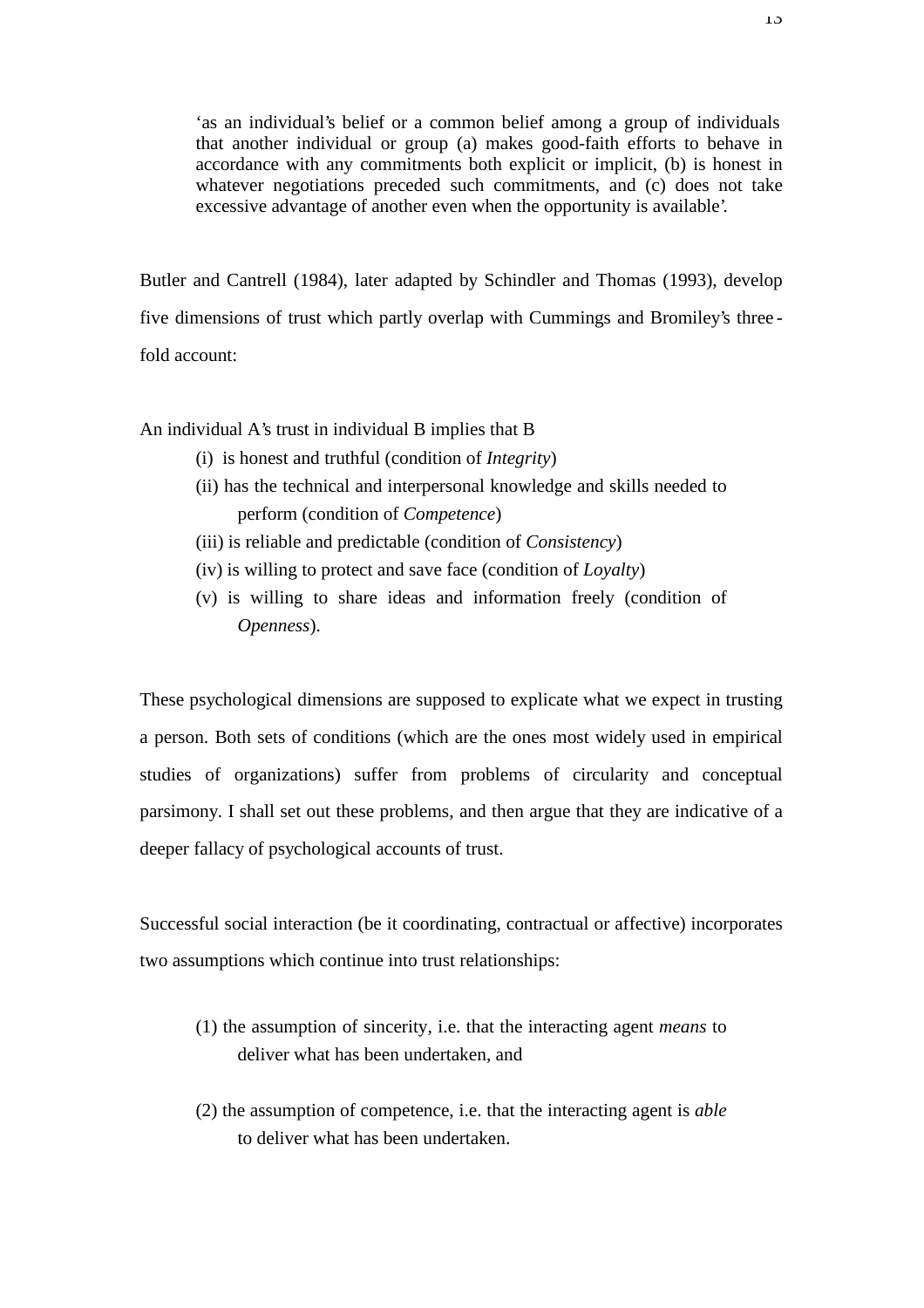Traces of these assumptions can be found in Cummings and Bromiley's conditions (a) of behavioural reliability and (b) of honesty. In Butler and Cantrell's list, they are mainly spread over conditions (i) integrity (as honesty) and (ii) competence (as knowledge) and (iii) consistency (as reliability). What lifts a trusting relationship beyond a contractual interaction, however, is a third element:

(3) the assumption of good will

If spelled out, this should subsume a whole range of provisions, including assumptions

- (3') not to deliberately withhold or manipulate relevant information to an interacting agent, leading to false expectations;
- (3'') to take reasonable care not to lead the interacting agent to form false expectations;
- (3''') not to take excessive advantage of unforeseen opportunities or changing circumstances.

(For a careful philosophical account of principles implicit in the utterance 'Trust me!', see Scanlon 1990). We can now see that the psychological acc ounts of Cummings and Bromiley, and Butler and Cantrell liberally sprinkle these normative assumptions over different dimensions. Butler and Cantrell's condition (iv) 'loyalty' is a variation of  $(3'')$  while (v) 'openness' subsumes  $(3')$  and  $(3'')$ , which can also be said of their condition (i) 'integrity' conflating sincerity with good will. In the case of Cummings and Bromiley, their condition (b) 'honesty' covers my assumptions (3') and (3'') while (c) reflects (3'''), the assumption not to take advantage.

Conceptually improved psychological accounts of trust should separate out predictive and normative elements. Would such an account anchor a more satisfactory theory of trust? Cummings and Bromiley present the contrast between Williamson's transaction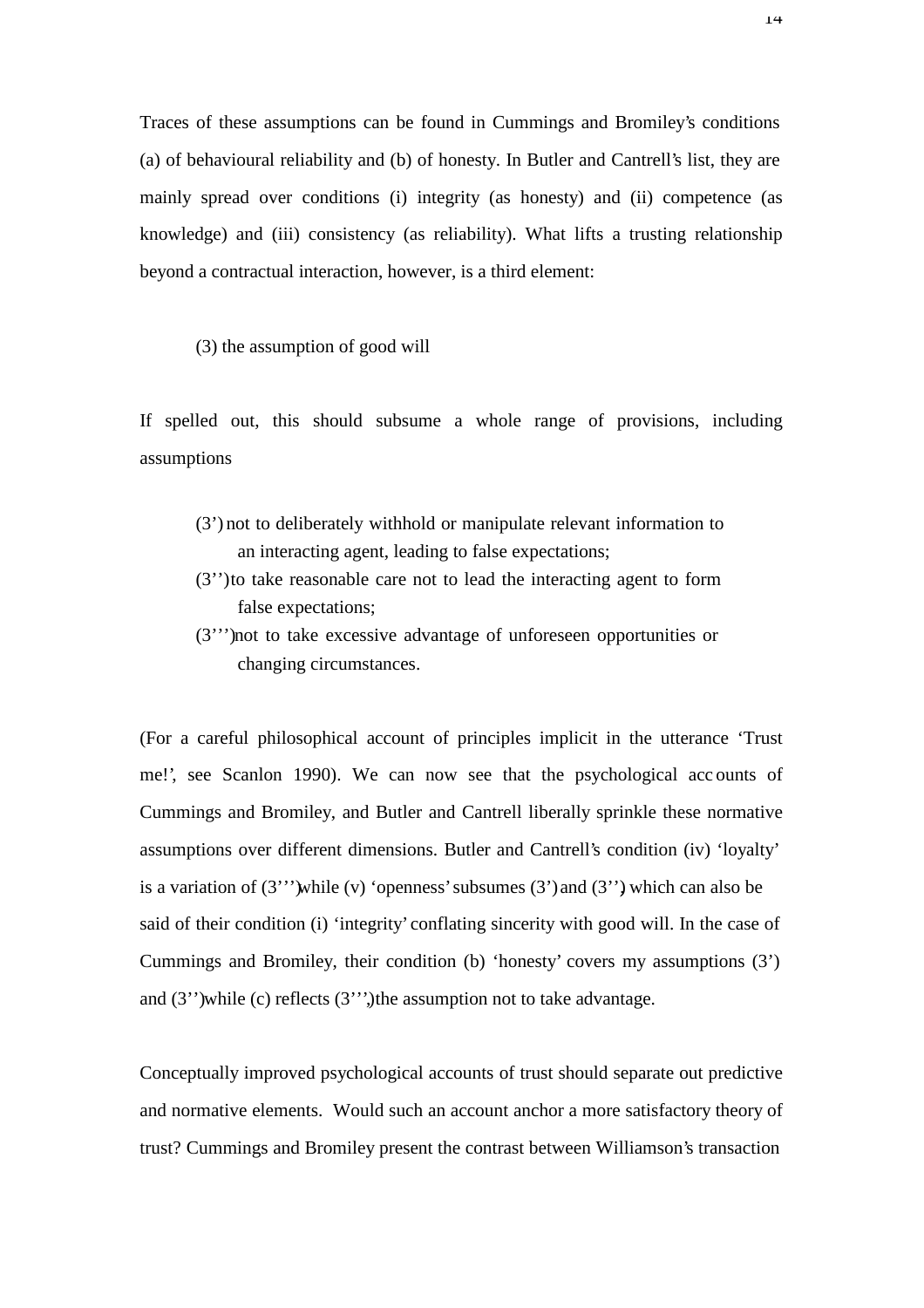cost economics and their own view of socially embedded human interaction as one of pessimism vs. optimism (1996: 303). My analysis suggests that the contrast is rather between reconstructive and descriptive theoretical approaches. Williamson does not claim that we *think* calculatively when we keep our promises, but that our behaviour can be *explained* in that light. Williamson admits that

'[p]ervasive calculativeness notwithstanding, the rhetoric of exchange often employs the language of promises, trust, favors, and cooperativeness. That is understandable, in that the artful use of language can produce deals that would be scuttled by abrasive calculativeness. If, however, the basic deal is shaped by objective factors, then calculativeness (credibility, hazards, safeguards, net benefits) is where the crucial action resides' (1993: 467, n. 70).

Psychological accounts stubbornly point to a normative element in trusting behaviour (i.e. the assumption of good will) that reconstructive, calculative accounts try hard to explain away. Psychological accounts, again, have little to say on which *grounds* trusting agents leap beyond the vigilance, guiding many of our socio-economic interactions. By contrast, reconstructive accounts insist that it is often ill advised to expect good will on narrowly forward-looking considerations. This stand-off is doubly unsatisfactory. In eliminating normative elements, reconstructive calculative accounts are unnecessarily restrictive while descriptive psychological 'inventories' become quite meaningless without a model of the underlying leap beyond vigilance.

Practices of trust are prone to these theoretical problems because they often appear to be quite open and stable. Corruption does not possess that virtue. Signals need to be coded, intermediaries used, formal agreements shunned. Corruption indeed may be corrupting (Rose-Ackerman 1978: 8). Thus practices of corruption reveal the pitfalls of non-systemic analysis more immediately.

In the vast politico-economical literature on the subject, no agreement has emerged on why corruption occurs, which system is most likely to promote it, and what policies governments or organizations ought to pursue. Deregulation and market forces have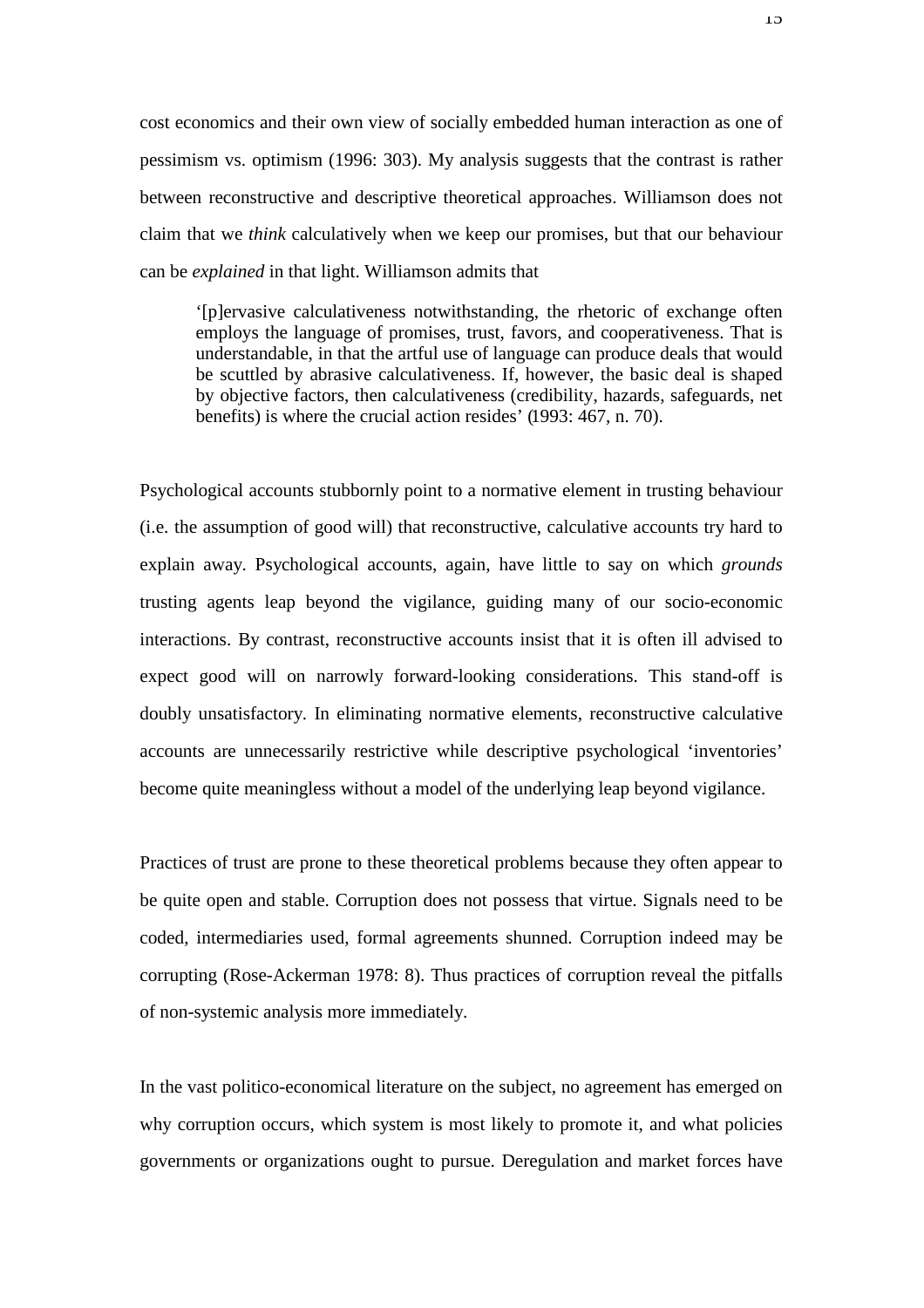been both blamed for and presented as the solution to burgeoning corruption. In a recent Institute of Development Studies (IDS) volume, economic liberalisation is held responsible for rising corruption in South Korea (Kong 1996) and China (White 1996) while the processes of democratization are said to have contributed in Latin America (Little 1996).

Corruption may be bad because bribed preferential treatment leads to an inefficient allocation of resources related to the deficiency of monopolies (Becker 1994). Yet conversely, in societies where favouritism is rampant, efficiency may be promoted by corruption. It cannot be assumed that relatives or friends of bureaucrats are good entrepreneurs but the highest bidder for a public contract may well be the most efficient firm (Bayley 1966).

While it seems pretty clear that dictatorial regimes lacking corruption are economically less successful, and corruption 'can help offset the inefficiencies of a communist or hierarchical system, as the economy makes a transition toward private property' (Cheung 1996: 1), policy impl ications are generally not well supported. India's first premier Nehru claimed (Myrdal 1968: 408 -9): 'Merely shouting from the house-tops that everybody is corrupt creates an atmosphere of corruption... People feel they live in a climate of corruption and they get corrupted themselves.' By contrast, public outrage eliminated an entire governing elite from politics in Italy: 'In February 1992 the discovery of a minor instance of political corruption in Milan triggered a broad judiciary investigation which rapidly led to the collapse of the political regime that had governed Italy for over forty years' (Giglioli 1996: 381).

Another study (Rijckeghem and Weder 1997) conducted under the wings of the IMF (which is considering tying loans to specific anti-corruption measures) sought to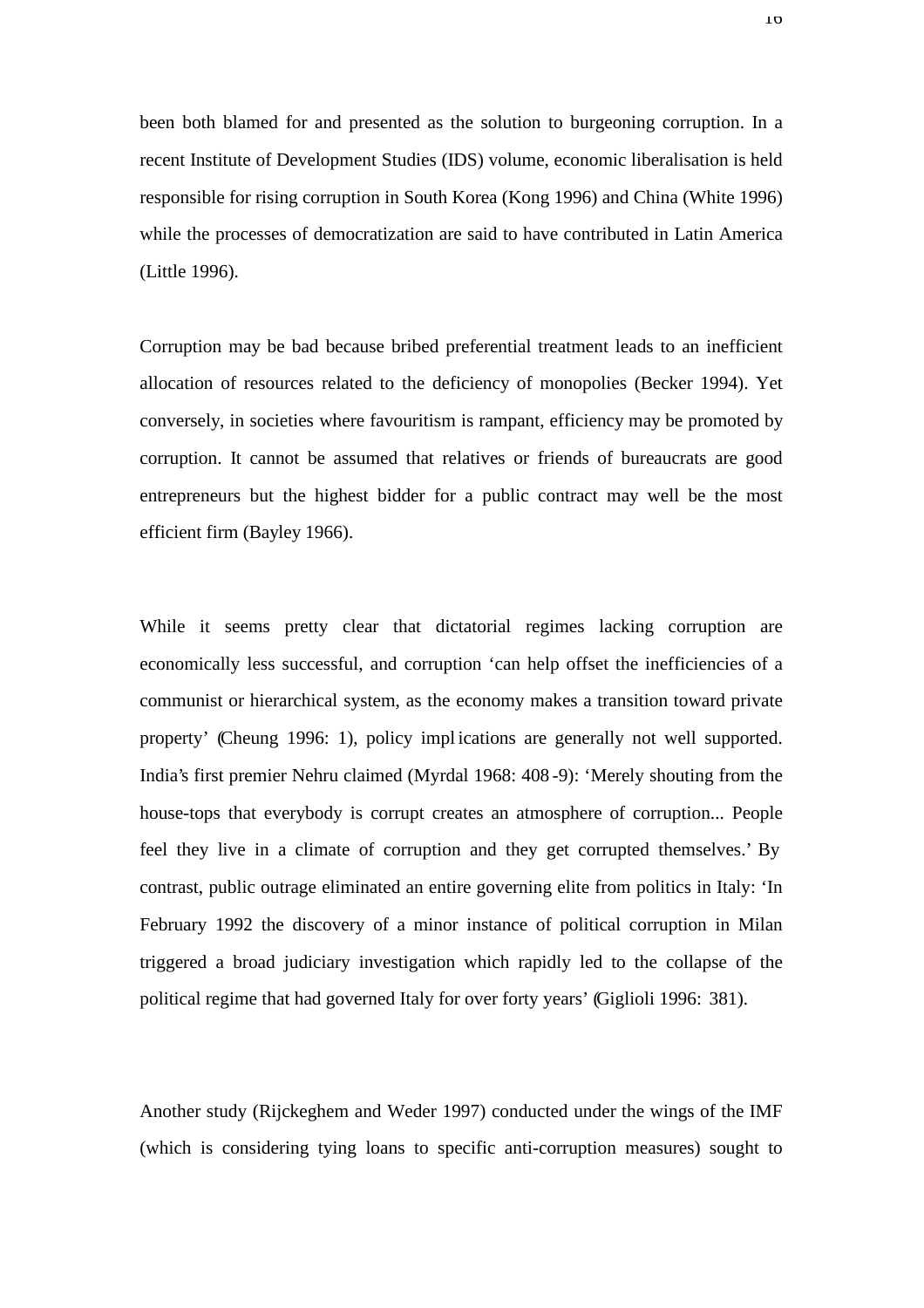establish a correlation between low public sector wages and high corruption. They found that 'while higher pay for public servants may indeed reduce corruption, the benefits may be smaller than the added costs' (*Economist*, August 16th, 1997).

I suggest that our limited theoretical understanding of corruption is no accident, nor is our lack of practical remedies. For reasons yet to be fully explored, corruption does not appear to form stable practices. Attempts to curb corruption by clamp downs from the top ('war against crime') are often unsuccessful. Tinkering with established practices may go both ways, escalating or diminishing corruption.

There is some support for this claim from recent game theoretical modelling and catastrophe theory: Biccieri and Rovelli (1995) show that the presence of a small number of honest players drives a corrupt system towards a catastrophic point. The following revolutionary systemic transition results in a different equilibrium, which is cooperative in that all players choose to be conditionally honest. A catastrophe model of corruption and black markets, developed by Vandemortel and Cornelisse (1994) allows two-way relations with different reaction speeds:

'The exercise illustrates ... how corruption – itself a function of morality – can taint morality and, thereby, lower the threshold for corruptive practices. Thus, beyond a certain point corruption can become self-propellant. For a similar reason corruption can linger even after a drastic reduction of public intervention.'

These are of course *a priori* claims, derived from axiomatic settings; different rules would produce different results. Other recent game-theoretical treatments of corruption include Manion 1996, and David and Fechtinger 1996.

If practices of corruption are indeed dynamic, traditional business ethical analysis is likely to be disappointing: According to Mahoney (1995: 226), 'Commercial bribery can be faulted ethically on three general grounds: as being bad for business, bad for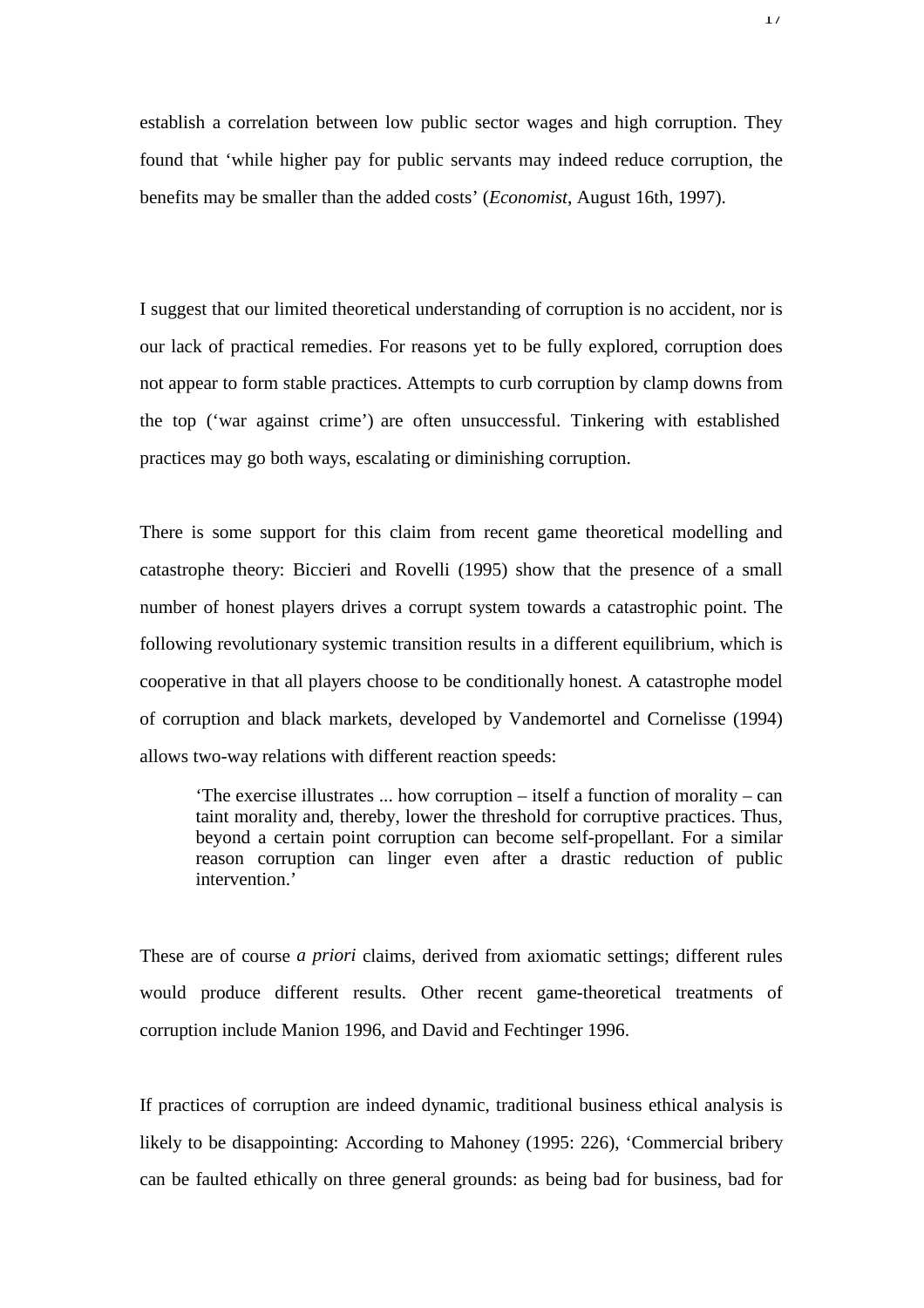the participants, and bad for the society in which it occurs'. Business ethical treatment of corruption suffers from similar deficiencies as psychological accounts of trust. Without a model of the processes of 'leaping' socio -economic practices, outcomes are difficult to evaluate.

#### **Trust, Corruption and Control**

Practices of trust and corruption exist in all societies. Corruption generally is thought to be a bad thing, while trust is almost universally welcome as a source of social order. In this paper, I suggested reasons why the analysis must be rather more complicated. Socio-economic lubricants are responses to failures of control. Reconstructive calculative models of trust explain stable, hierarchical environments as the most suitable to trust, but these might be neither economically beneficial nor morally welcome. Corruption can help here. *Vice versa*, without any leaps of vulnerability facilitated by trust, the world would be even bleaker. A trustless environment is one of permanent institutional crisis, a view reflected in Plato's claim of distrust as an evil associated with sea-faring traders: they might not come back (*Laws* 4.705a, cited in Baier 1994: 97).

Dynamic accounts might explain how the threat of permanent institutional crisis can be overcome, as trust increases with use. But the process is going to be less tightly controlled than Charles Sabel hopes in his exploration of how 'thin' or vigilant trust can be transformed into 'thick' human relations (1993: 1143):

'trust is both a thick and thin human relation. It is thick in that each party must suppose ... that the other have at least an intuitive understanding of what it means to make oneself vulnerable to others and are capable – because there is no other choice – of sometimes doing so. But it is thin in that it supposes that each party might decide after due and prudential deliberation, and well understanding the gravity of the act, to put its trust elsewhere'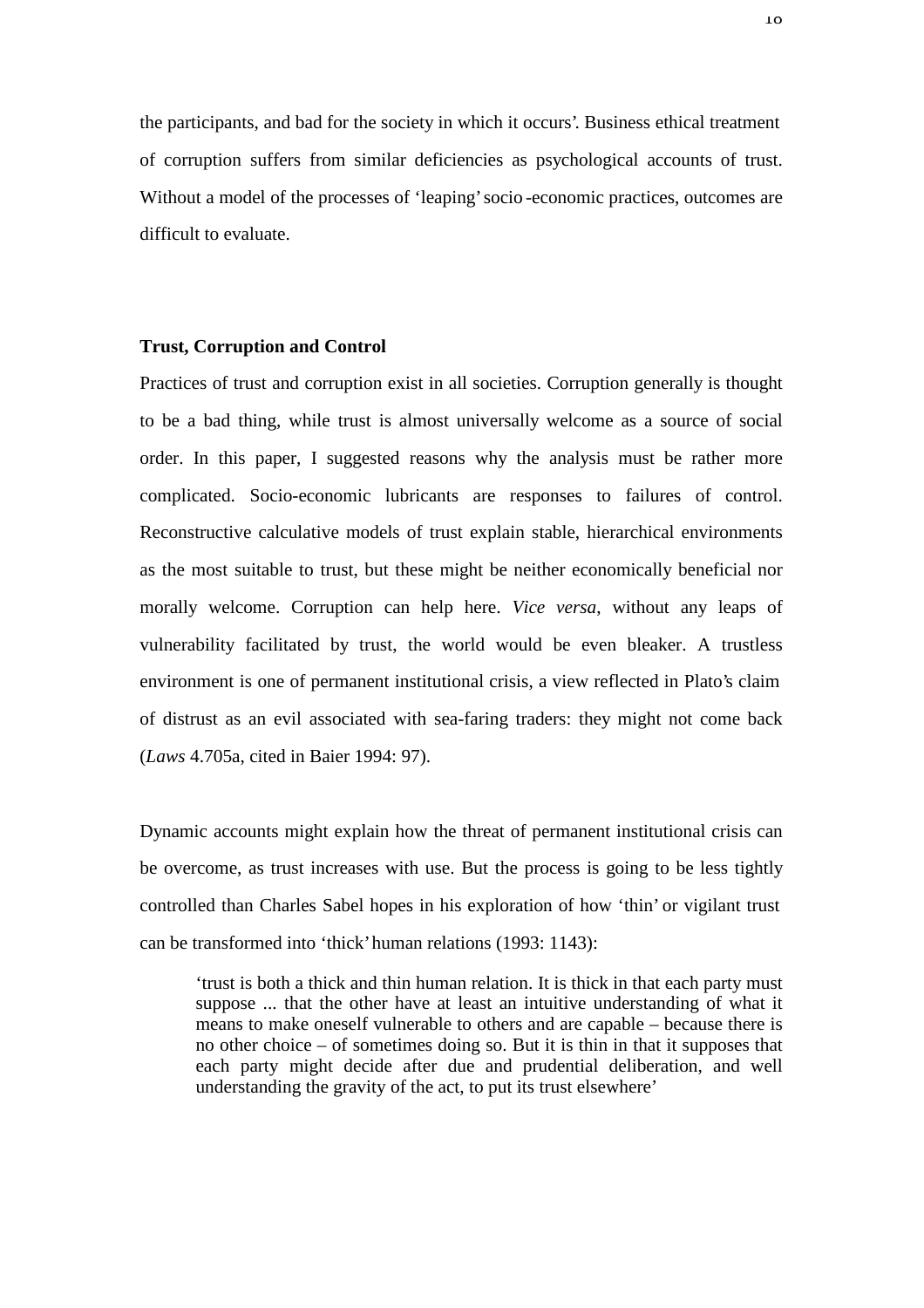Sabel briefly considers auto-poetic, reflexive models (1153, n. 16) but settles in the end for a language closer to theories of collective action. A feed-back account of trust appears to be better placed to supersede the conceptual dichotomy of the economic and the psychological. From a thin, vigilant, but not fully calculative motivational source of reciprocity (supported as cognitive consistency), rich affective trust may spring, spreading – as it takes hold – from individual to generalised, collective trust.

If 'leaping' socio -economic practices are 'self-fulfilling and contagious' (Baier 1994: 197) following iterative, dynamic models, a balance between vigilant, calculative trust and the vulnerable trust of personal relations will be hard to strike. Violations of trust may lead to a sudden rupture of the dynamic spiral of social practices rather than a gradual decline. As Kelley and Stahelski show (1970), '[t]rust when violated, is more likely to turn into suspicion than negated suspicion is to turn into trust'. For most of its history, trust remains precarious. This suggest that there can only be limited control over the 'state of trust' within and between organizations. Without a careful processural analysis, snap-shots of the 'state of trust' in specific organisational settings can be entirely misleading. Corruption, too, does not appear to respond well to strategies of control.

The most promising methodological approaches to 'leaping' socio -economic practices still date back to the 1960s and 1970s: Deutsch's work on the resolution of conflicts (1958; 1962; 1973) or Zand's (1972) spiral reinforcement model of trust, from increasing vulnerability (1), over disclosure of information, thoughts and feeling (2), accepting the influence of others (3), loosening control (4) back to trust (1). These approaches should be elaborated into dynamic feed-back model in the sense defended here. Meanwhile, we might do best in following Dr. Johnson's advice (*Rambler*, 1750):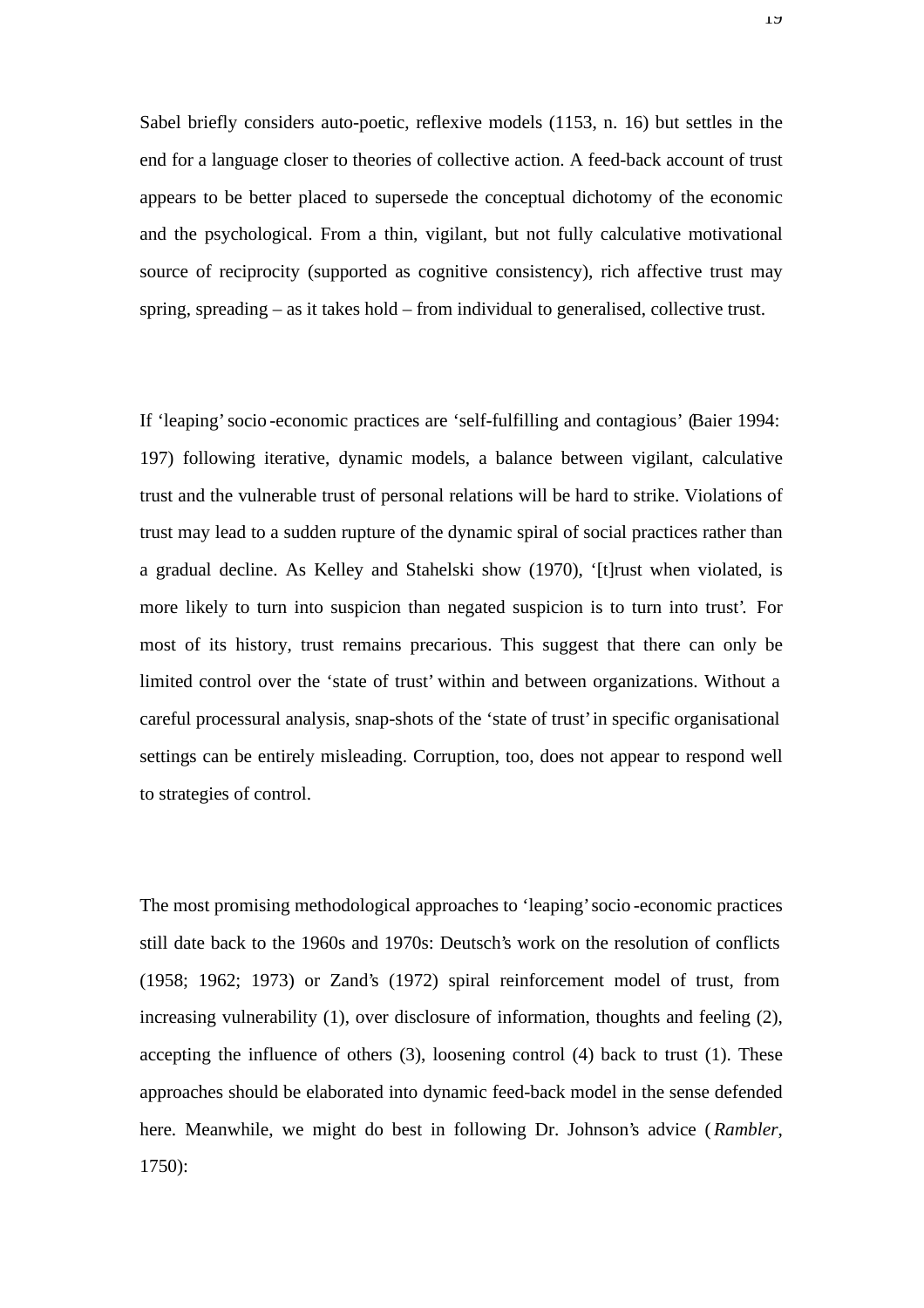'It is happier to be sometimes cheated than not to trust.'

And we might add (*Anonymous*):

'It is happier sometimes to cheat than always to trust.'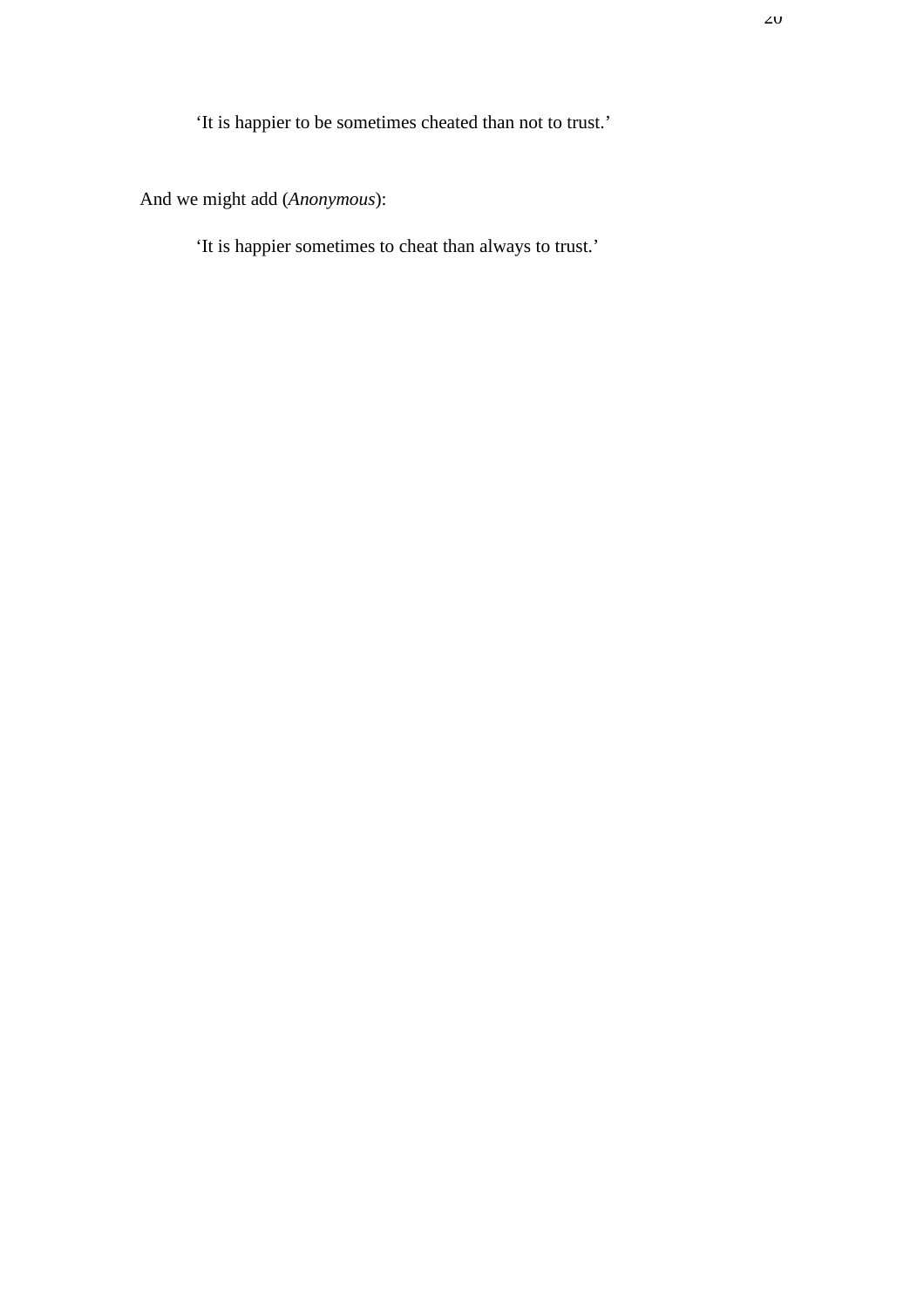#### **References**

Arrow, Kenneth J. 1974 *The Limits of Organization*. New York: Norton.

Arthur, W. Brian

1994 *Increasing Returns and Path Dependency in the Economy*. Ann Arbor: University of Michigan Press.

Arthur, W. Brian

1996. 'Increasing Returns and the New World of Business', *Harvard Business Review* (July-August).

Axelrod, Robert

1984 *The Evolution of Cooperation*. New York: Basic Books.

Baier, Annette

1994 *Moral Prejudices: Essays on Ethics*. Cambridge MA: Harvard University Press.

Bayley, D. H.

1966 'The Effects of Corruption on Developing Nations', *Western Political Quarterly* 19: 719-32; reprinted in A. Heidenheimer et al.

Becker, Gary S.

1994 'To Root out Corruption, Boot out Big Government', *Business Week* (31 Jan).

Beer, Stafford

1966 *Decision and Control: The meaning of operational research and management cybernetics*. London: Wiley.

Berg, Joyce, Dickhaut, J. and McCabe, K.

1995 'Trust, Reciprocity, and Social History', *Games and Economic Behavior* 10: 122-142.

Bernstein, Peter L.

1996 *Against the Gods: The remarkable story of risk*. New York: Wiley.

Bicchieri, C. and Rovelli, C.

1995 'Evolution and Revolution: The dynamics of corruption', *Rationality and Society* 7(2): 201-224.

Bradach, J. L. and Eccles, R. G.

1989 'Price, Authority and Trust: From ideal types to plural forms', *Annual Review of Sociology* 15: 97-118.

Bromily, Philip and Cummings, L. L.

1995 'Transaction Costs in Organizations with Trust', in R. Bies, B. Sheppard and R. Lewicki (eds.), *Research on Negotiations in Organizations* (Vol. 5, pp. 219-247), Greenwich, CT: JAI.

Butler, J. K. and Cantrell, R. S.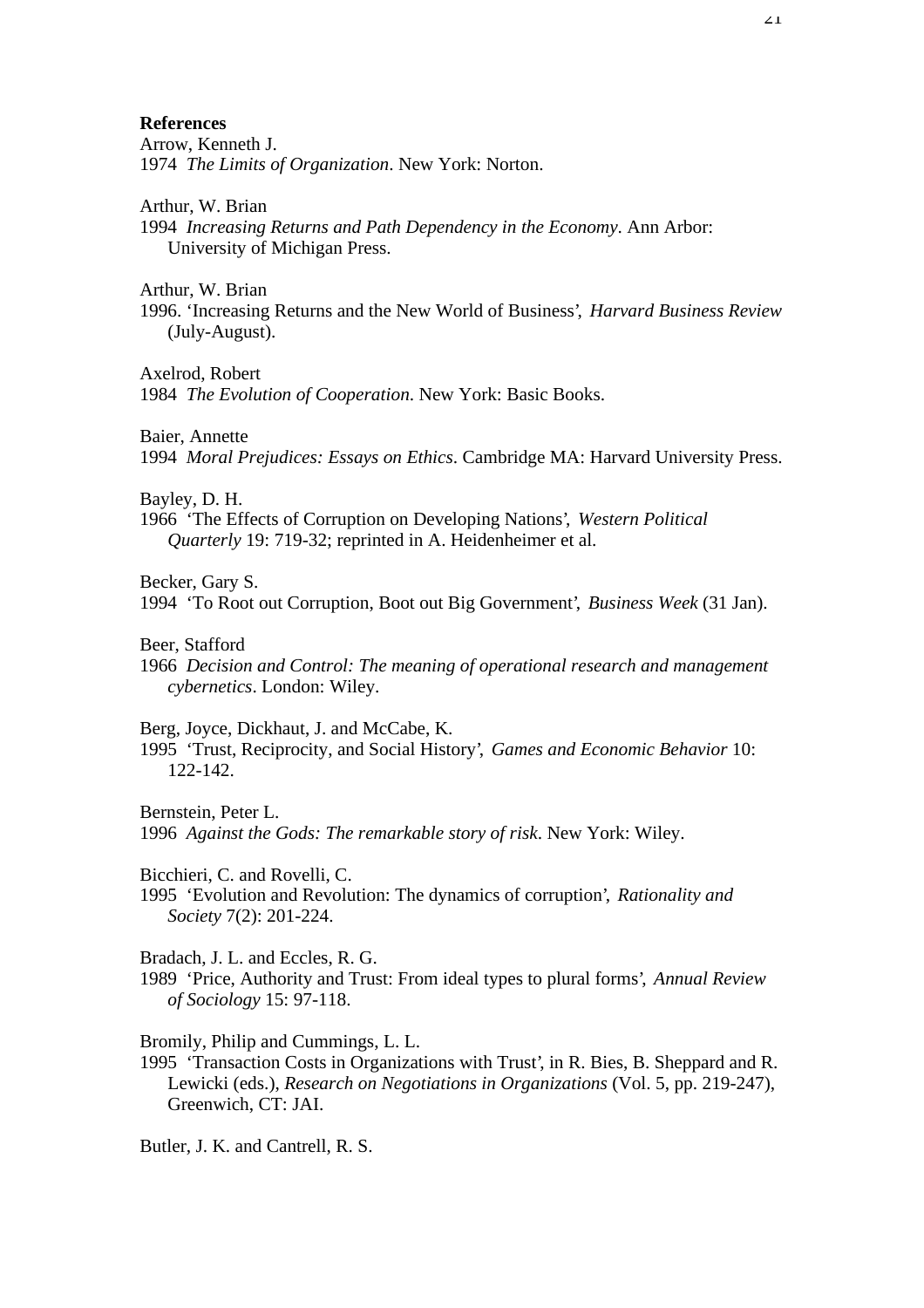1984 'A Behavioral Decision Theory Approach to Modelling Dyadic Trust in Superiors and Subordinates', *Psychological Reports* 55: 19-28.

Cheung, Steven N. S.

1996. 'A Simplistic General-Equilibrium-Theory of Corruption', *Contemporary Economic Policy* 14(3): 1-5.

Coleman, James S.

1982 'Systems of Trust', *Angewandte Sozialforschung* 10: 277-300.

Coleman, James S.

1988 'Social Capital in the Creation of Human Capital', *American Journal of Sociology* 94: S95-120.

Coleman, James S.

1990 *Foundations of Social Theory*. Cambridge MA: The Belknap Press at HUP.

Craswell, R.

1993 'On the Uses of 'Trust': Comment on Williamson, 'Calculativeness, Trust, and Economic Organization'', *Journal of Law and Economics* 36: 487-502.

Cummings, L. L. and Bromiley, P.

1996 'The Organizational Trust Inventory (OTI): Development and Validation', in R. M. Kramer and T. R. Tyler (eds.): 302-330.

Dasgupta, Parta

1988 'Trust as a Commodity', in Gambetta (ed.) 1988.

Dawid, H. and Feichtinger, G.

1996 'On the Persistence of Corruption', *Journal of Economics – Zeitschrift für Nationalökonomie* 64(2): 177-193.

Dei Ottati, Gabi

1994 'Trust, Interlinking Transactions and Credit in the Industrial District', *Cambridge Journal of Economics* 18.

Deutsch, Morton

1958 'Trust and Suspicion', *Journal of Conflict Resolution* 2: 265-279.

Deutsch, Morton

1962 'Cooperation and Trust: Some theoretical notes', in M. R. Jones (ed.), Nebraska Symposium on Motivation. Lincoln: University of Nebraska Press: 275-319.

Deutsch, Morton

1973 *The Resolution of Conflict: Constructive and destructive processes*. New Haven: Yale UP.

Dunn, John

1988 'Trust and Political Agency', in Gambetta (ed.), 1988.

Elster, Jon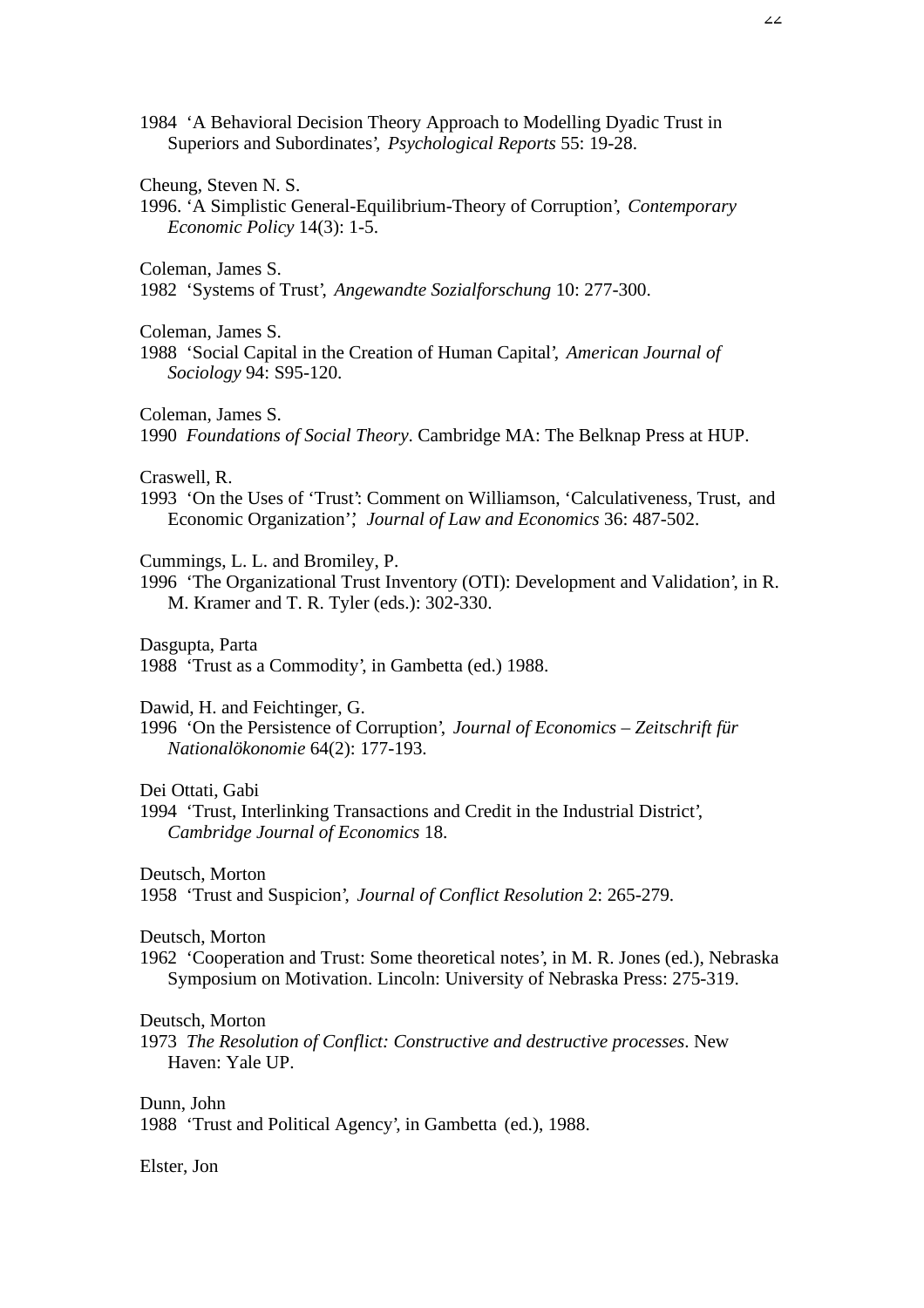1989 *The Cement of Society: A study in social order*. Cambridge: CUP.

#### Fukuyama, Francis

1995 *Trust: The social virtues and the creation of prosperity*. London: Hamish Hamilton.

Gambetta, Diego (ed.)

1988 *Trust: Making and breaking cooperative relations*. New York: Blackwell.

Giglioli, P. P.

1996 'Political Corruption and the Media: The Tangentopoli affair', *International Social Science Journal* 48(3): 381-394.

Granovetter, Mark

1985 'Economic Action and Social Structure: The problem of embeddedness', *American Journal of Sociology* 91: 481-501.

Handy, Charles

1995 'Trust and the Virtual Organization', *Harvard Business Review* May-June, 40- 50.

Heidenheimer, A., M. Johnston and V.T. LeVine (eds.) 1989 *Political Corruption: A handbook*. New Brunswick, N.J.: Transaction Books.

Hirschman, Albert O.

1984 'Against Parsimony: Three easy ways of complicating some categories of economic discourse', *Am. Econ. Rev.* 2: 89-96.

Jones, Karen

1996 'Trust as an Affective Attitude', *Ethics* 107(1), October 1996.

Kauffman, Stuart

1993 *The Origins of Order: Self-organization and Selection in Evolution*. New York: Oxford UP.

Kelley, H. H. and Stahelski, A. J.

1970 'Social Interaction Basis of Cooperators' and Competitors' Beliefs about Others', *Journal of Personality and Social Psychology* 16: 66-91.

Kong, T. Y.

1996 'Corruption and its Institutional Foundation: The experience of South-Korea', *IDS Bulletin-Institute of Development Studies* 27(2):48-.

Kramer, Roderick M. and Tyler, Tom R. (eds.)

1996 *Trust in Organizations: Frontiers of theory and research*. Thousand Oaks: Sage.

Kreps, David M. and Wilson, Robert

1982 'Reputation and Imperfect Information', *Journal of Economic Theory* 27: 253- 79.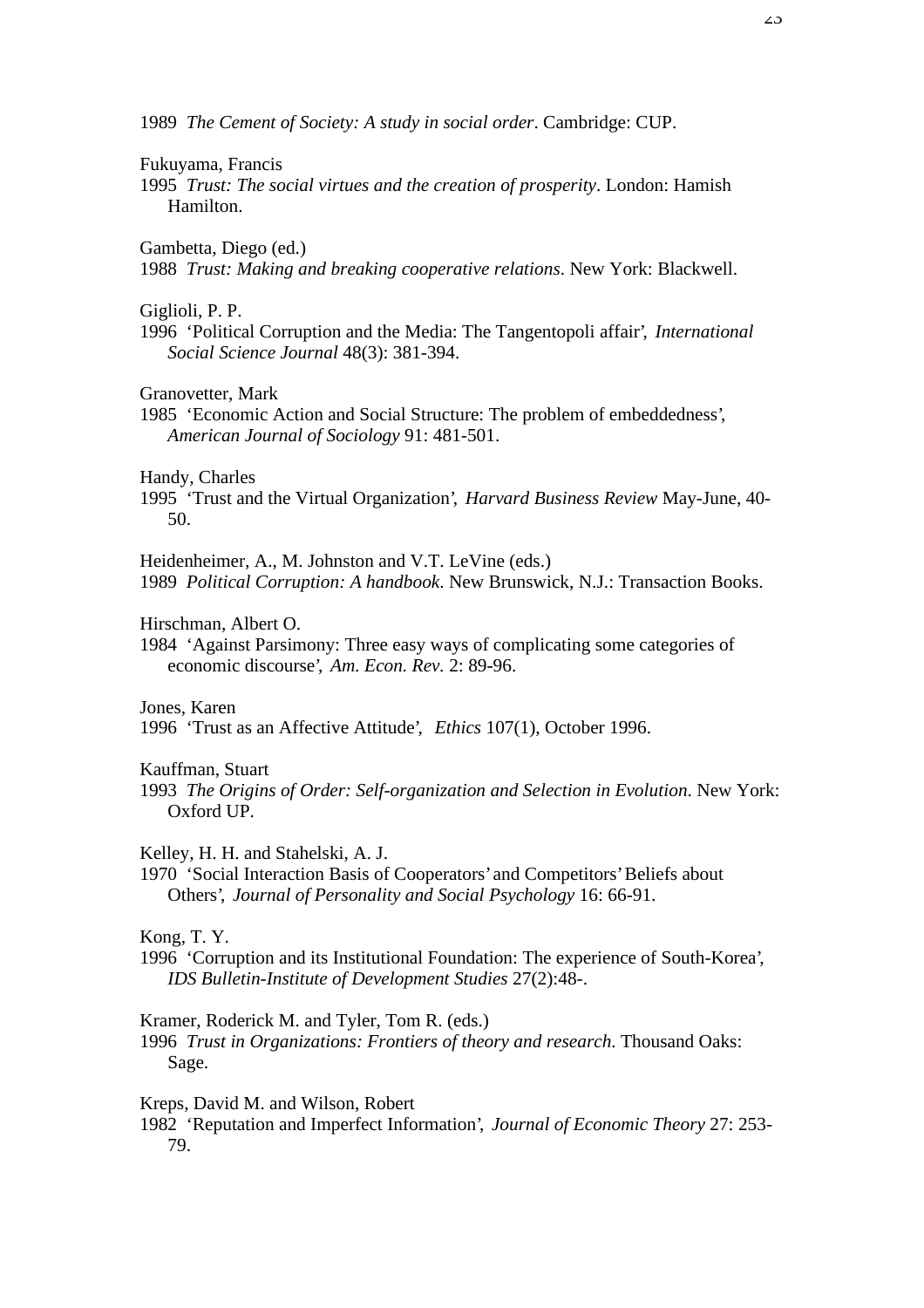Leff, N. H.

1964 'Economic Development Through Bureaucratic Corruption', *American Behavioral Scientist* 8: 8-14; reprinted in A. Heidenheimer, M. Johnston and V.T. LeVine (eds.).

Lewis, J. D. and Weigert, A.

1985 'Trust as a Social Reality', *Social Forces* 63: 967-985.

Little, W.

1996 'Corruption and Democracy in Latin-America', *IDS Bulletin-Institute of Development Studies* 27(2): 64-.

Lui, F. T.

1996 'Three Aspects of Corruption', *Contemporary Economic Policy* 14(3): 26-29.

Luhmann, Niklas

1979 [1968] *Trust and Power*. Chichester: Wiley.

Luce, R. D. and Raiffa, H.

1985 [1957] *Games and Decisions*. New York: Dover (Wiley).

Mahoney, Jack

1995 'Ethical Attitudes to Bribery and Extortion', in S. Stewart and G. Donleavy (eds.), *Whose Business Values?* Hong Kong: Hong Kong UP.

Manion, M.

1996 'Corruption by Design: Bribery in Chinese enterprise licensing', *Journal of Law, Economics and Organization* 12(1): 167-195.

Myrdal, G.

1968 *Asian Drama*. Harmondsworth: Penguin; reprinted in A. Heidenheimer, M. Johnston and V.T. LeVine (eds.).

Oliver, Amalya L. and Kathleen Montgomery

1998 'A System Cybernetic approach to Individual and Organizational Level Trust Formation', paper presented at EGOS conference, Maastricht (July).

Peyton Young, H.

1996 'The Economics of Convention', *Journal of Economic Perspectives* 10/2: 105- 122.

Rijckehem, C. van and Weder, B.

1997 'Corruption and the Rate of Temptation: Do low wages in the civil service cause corruption?', *IMF Working Paper* (May).

Rose-Ackerman, S.

1978 *Corruption: A study in political economy*. New York: Academic Press.

Sabel, Charles F.

1993 'Studied Trust: Building New Forms of Co-operation in a Volatile Economy', *Human Relations* 46, 9: 1133-1169.